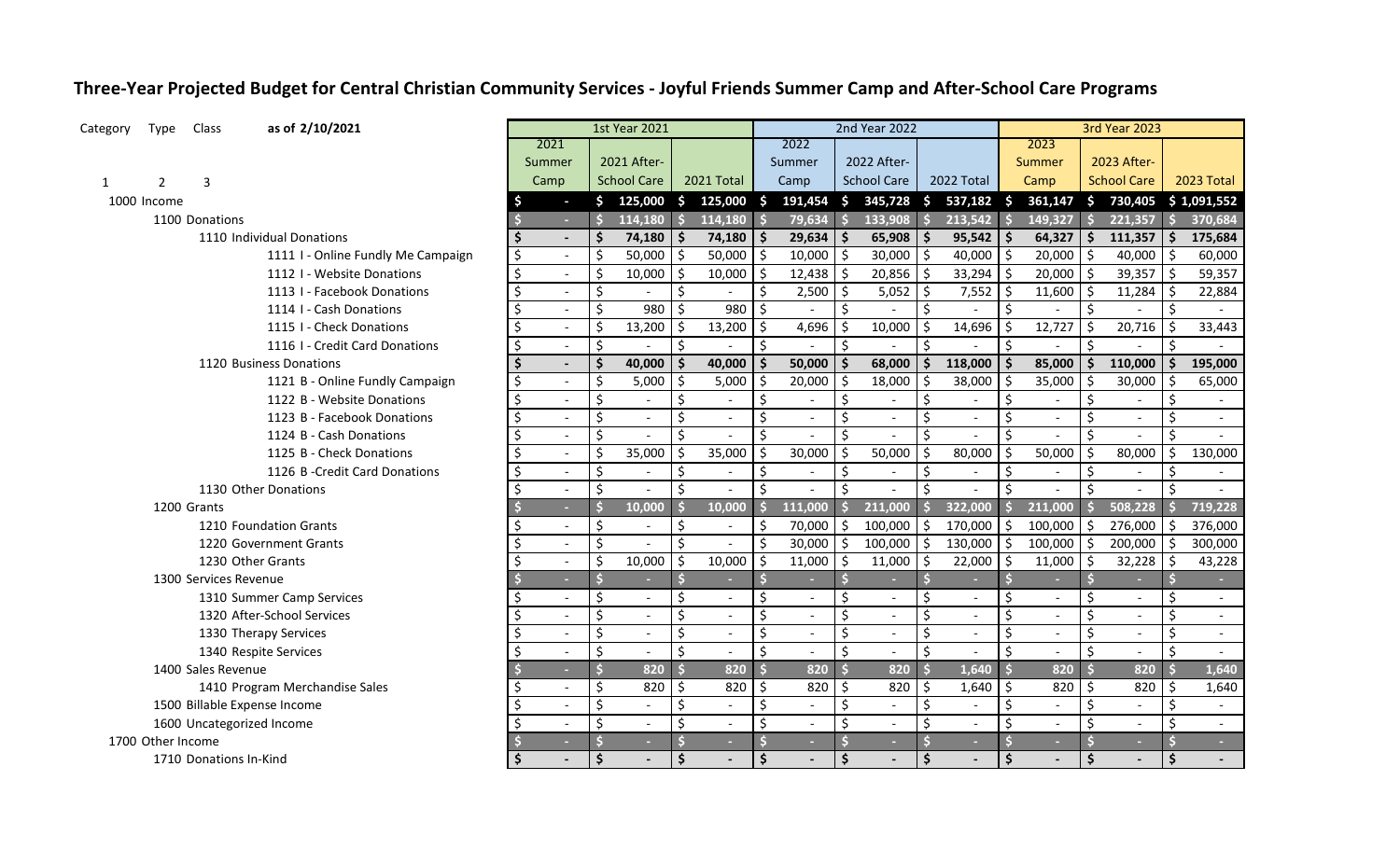| Category     | Type           | Class                 | as of 2/10/2021                                     |                                 |                          | <b>1st Year 2021</b>     |                     |                          |    |                          |     | 2nd Year 2022               |                         |                |                    |                |         | <b>3rd Year 2023</b> |                    |                          |
|--------------|----------------|-----------------------|-----------------------------------------------------|---------------------------------|--------------------------|--------------------------|---------------------|--------------------------|----|--------------------------|-----|-----------------------------|-------------------------|----------------|--------------------|----------------|---------|----------------------|--------------------|--------------------------|
|              |                |                       |                                                     | 2021                            |                          |                          |                     |                          |    | 2022                     |     |                             |                         |                |                    | 2023           |         |                      |                    |                          |
|              |                |                       |                                                     | Summer                          |                          | 2021 After-              |                     |                          |    | Summer                   |     | 2022 After-                 |                         |                |                    | Summer         |         | 2023 After-          |                    |                          |
| $\mathbf{1}$ | $\overline{2}$ | 3                     |                                                     | Camp                            |                          | <b>School Care</b>       |                     | 2021 Total               |    | Camp                     |     | <b>School Care</b>          |                         | 2022 Total     |                    | Camp           |         | <b>School Care</b>   |                    | 2023 Total               |
|              |                |                       | 1711 Donations I Donations In-Kind from Individuals | \$<br>$\blacksquare$            | $\zeta$                  | $\overline{\phantom{a}}$ | \$                  |                          |    |                          | Ś   | $\blacksquare$              | \$                      |                | Ŝ.                 |                | Ś.      |                      | Ś.                 | $\sim$                   |
|              |                |                       | 1712 Donations I Donations In-Kind from Buisnesses  | \$<br>$\overline{\phantom{a}}$  | $\zeta$                  | $\blacksquare$           | \$                  | $\overline{\phantom{a}}$ |    | $\overline{a}$           | \$  | $\overline{\phantom{a}}$    | \$                      | $\blacksquare$ | Ś.                 | $\overline{a}$ | \$      | $\overline{a}$       | \$                 | $\sim$                   |
|              |                | 1720 Interest Income  |                                                     |                                 | $\overline{\mathsf{s}}$  |                          | \$                  |                          | Ś. |                          | Ś.  |                             | $\overline{\mathsf{S}}$ |                | Ś.                 |                | \$      |                      | \$                 | $\overline{\phantom{a}}$ |
|              |                |                       |                                                     |                                 |                          |                          |                     |                          |    |                          |     |                             |                         |                |                    |                |         |                      |                    |                          |
|              |                |                       |                                                     |                                 |                          |                          |                     |                          |    |                          |     |                             |                         |                |                    |                |         |                      |                    |                          |
|              |                | 2000 Program Expenses |                                                     | \$<br>$\sim$                    | Ś.                       | $107,775$ \$             |                     | $107,775$ \$             |    | $168,214$ \$             |     | 307,952 \$                  |                         | $476,166$ \$   |                    | 319,090 \$     |         | 608,195              | S.                 | 927,285                  |
|              |                |                       | 2100 Payroll Expense for Programs                   | A.                              | \$                       | $56,400$ \$              |                     | 56,400                   |    | $113,900$ \$             |     | 248,777                     | $\vert$ \$              | 362,677        | $\dot{\mathsf{s}}$ | $257,299$ \$   |         | 529,540              | $\dot{\mathsf{s}}$ | 786,839                  |
|              |                |                       | 2110 Payroll Program Contract (1099) Employee       | \$<br>$\blacksquare$            | $\ddot{\bm{\zeta}}$      | 56,400                   | Ŝ.                  | 56,400                   | S  | 113,900                  | \$  | 248,777                     | $\ddot{\mathsf{s}}$     | 362,677        | Ŝ.                 | 189,800        | S       | 304,554              | Ŝ.                 | 494,354                  |
|              |                |                       | 2111 Board Certified Behavior Analysts              | \$<br>$ \,$                     | \$                       | 30,400                   | ς                   | 30,400                   |    | 44,000                   | ς   | 99,000                      | $\ddot{\mathsf{S}}$     | 143,000        |                    | 44,000         |         | 99,000               | \$                 | 143,000                  |
|              |                |                       | 2112 Registered Behavior Technicians                | \$<br>$\sim$                    | $\zeta$                  | 8,000                    | Ś.                  | 8,000                    |    | 50,400                   | \$  | 113,400                     | $\ddot{\varsigma}$      | 163,800        | S.                 | 100,800        | S       | 126,800              | Ŝ.                 | 227,600                  |
|              |                |                       | 2113 Direct Support Professionals                   | \$<br>$\mathbb{Z}^{\mathbb{Z}}$ | $\zeta$                  | 12,000                   | ς                   | 12,000                   |    | 13,500                   | \$. | 30,377                      | \$                      | 43,877         |                    | 27,000         | S.      | 60,754               | \$                 | 87,754                   |
|              |                |                       | 2114 Therapists                                     | \$<br>$\sim$                    | $\zeta$                  | $\sim$                   | \$                  |                          |    |                          | \$  | $\overline{a}$              | $\zeta$                 | $\overline{a}$ | \$                 | 6,000          | Ŝ.      | 6,000                | Ŝ.                 | 12,000                   |
|              |                |                       | 2115 Interns                                        | $\sim$                          | $\zeta$                  |                          | \$                  |                          |    |                          | Ś.  |                             | \$                      |                | Ś.                 |                | \$      |                      | \$                 |                          |
|              |                |                       | 2116 Medical Professionals                          | Ś.<br>$\mathbb{Z}^{\mathbb{Z}}$ | $\frac{1}{2}$            | 6,000                    | Ś.                  | 6,000                    |    | 6,000                    | Ś.  | 6,000                       | \$                      | 12,000         |                    | 12,000         | S.      | 12,000               | Ŝ.                 | 24,000                   |
|              |                |                       | 2117 Other Contract Program Employee                | \$<br>$\Delta$                  | \$                       |                          | \$                  |                          | \$ |                          | \$  |                             | $\zeta$                 |                | \$                 |                | \$      |                      | ς.                 |                          |
|              |                |                       | 2120 Payroll Program Regular (W-2) Employee         | \$<br>$\blacksquare$            | $\dot{\mathsf{s}}$       | $\overline{a}$           | $\dot{\mathsf{S}}$  |                          |    |                          | Ś   | $\blacksquare$              | $\dot{\mathsf{s}}$      | $\overline{a}$ | Ś.                 | 67,499         | Ŝ.      | 224,986              | Ś.                 | 292,485                  |
|              |                |                       | 2121 Board Certified Behavior Analysts              | \$<br>$\mathbb{L}^{\mathbb{N}}$ | \$                       | $\omega$                 | \$                  |                          |    |                          | \$  | $\overline{\phantom{a}}$    | \$                      | $\sim$         | Ś                  | 55,200         | S       | 184,000              | Ś.                 | 239,200                  |
|              |                |                       | 2122 Registered Behavior Technicians                | \$<br>$\mathbb{L}^{\mathbb{N}}$ | \$                       | $\sim$                   | \$                  |                          |    |                          | \$  | $\equiv$                    | \$                      |                | \$                 |                | \$      |                      | \$                 |                          |
|              |                |                       | 2123 Direct Support Professionals                   | \$<br>$\sim$                    | $\overline{\mathcal{S}}$ | $\blacksquare$           | \$                  |                          | Ś. |                          | \$  | $\mathcal{L}_{\mathcal{A}}$ | \$                      |                | \$                 |                | Ś       |                      | \$                 | $\sim$                   |
|              |                |                       | 2124 Therapists                                     | \$<br>$\omega$                  | \$                       | $\sim$                   | \$                  |                          |    |                          | Ś   | $\equiv$                    | \$                      |                | \$                 |                | \$      |                      | \$                 |                          |
|              |                |                       | 2125 Interns                                        | $\mathbb{L}$                    | \$                       | $\mathbb{L}$             | \$                  |                          | \$ | $\sim$                   | \$  | $\omega_{\rm c}$            | \$                      | $\blacksquare$ | \$                 |                | \$      |                      | \$                 |                          |
|              |                |                       | 2126 Health Benefit Contributions - Progra \$       | $\sim$                          | $\zeta$                  | $\mathbf{r}$             | \$                  |                          |    | $\overline{\phantom{0}}$ | Ś   | $\equiv$                    | \$                      | $\blacksquare$ | \$                 | 7,728          | \$      | 25,760               | \$                 | 33,488                   |
|              |                |                       | 2127 FICA Matching Contributions - Progra \$        | $\sim$                          | \$                       | $\sim$                   | \$                  |                          |    |                          | \$  | $\equiv$                    | \$                      | $\sim$         | \$                 | 4,223          | \$      | 14,076               | \$                 | 18,299                   |
|              |                |                       | 2128 Workers Compensation Insurance - P \$          | $\sim$                          | $\overline{\mathcal{S}}$ | $\sim$                   | \$                  |                          |    | $\overline{\phantom{0}}$ | \$  | $\blacksquare$              | \$                      |                | \$                 | 260            | $\zeta$ | 860                  | \$                 | 1,120                    |
|              |                |                       | 2129 Unemployment Insurance - Program \$            | $\blacksquare$                  | $\zeta$                  |                          | \$                  |                          |    |                          | Ś.  |                             | \$                      |                | \$                 | 88             | Ŝ.      | 290                  | \$                 | 378                      |
|              |                |                       | 2200 Program Facilitiy Expense                      | a.                              |                          | 19,300                   |                     | 19,300                   |    | 9,900                    |     | 20,925                      |                         | 30,825         | Ś                  | 10,842         |         | 35,733               |                    | 46,575                   |
|              |                |                       | 2210 Facility Rent                                  | $\blacksquare$                  | $\ddot{\mathsf{S}}$      | $17,500$ \$              |                     | 17,500                   | Š. | 8,750                    | \$  | 17,500                      | -\$                     | 26,250         | Ŝ.                 | 9,692          | Ŝ.      | 32,308               | Ŝ.                 | 42,000                   |
|              |                | 2220 Utilities        |                                                     | $\blacksquare$                  | $\ddot{\bm{\zeta}}$      | 1,300                    | Ŝ.                  | 1,300                    |    | 650                      | \$  | 2,925                       | $\ddot{\mathsf{s}}$     | 3,575          | Ŝ.                 | 650            |         | 2,925                | \$                 | 3,575                    |
|              |                |                       | 2221 Electric                                       |                                 | $\overline{\mathcal{S}}$ | 1,000                    | $\ddot{\mathsf{S}}$ | 1,000                    |    | 500                      | \$  | 2,250                       | $\ddot{\mathsf{s}}$     | 2,750          | \$                 | 500            | \$      | 2,250                | $\zeta$            | 2,750                    |
|              |                |                       | 2222 Water, Sewer, Trash                            |                                 | $\overline{\mathcal{S}}$ | 100                      | -\$                 | 100                      |    | 50                       | \$  | 225                         | $\ddot{\mathsf{S}}$     | 275            | -Ś                 | 50             | \$      | 225                  | \$                 | 275                      |
|              |                |                       | 2223 Internet                                       | \$                              | $\overline{\mathcal{S}}$ | 100                      | $\zeta$             | 100                      |    | 50                       | \$  | $\overline{225}$            | -\$                     | $275$ \$       |                    | 50             | $\zeta$ | 225                  | $\mathsf{\hat{S}}$ | 275                      |
|              |                |                       | 2224 Phone                                          | $\zeta$<br>$\overline{a}$       | $\zeta$                  | 100                      | Ŝ.                  | 100                      |    | 50                       | \$  | 225                         | -\$                     | 275            | -Ś                 | 50             | \$      | 225                  | \$                 | 275                      |
|              |                |                       | 2225 Other Utilities                                | $\zeta$                         | $\mathsf{S}$             |                          | Ŝ.                  |                          |    |                          | \$  |                             | Ŝ.                      |                | \$                 |                | \$      |                      | \$                 |                          |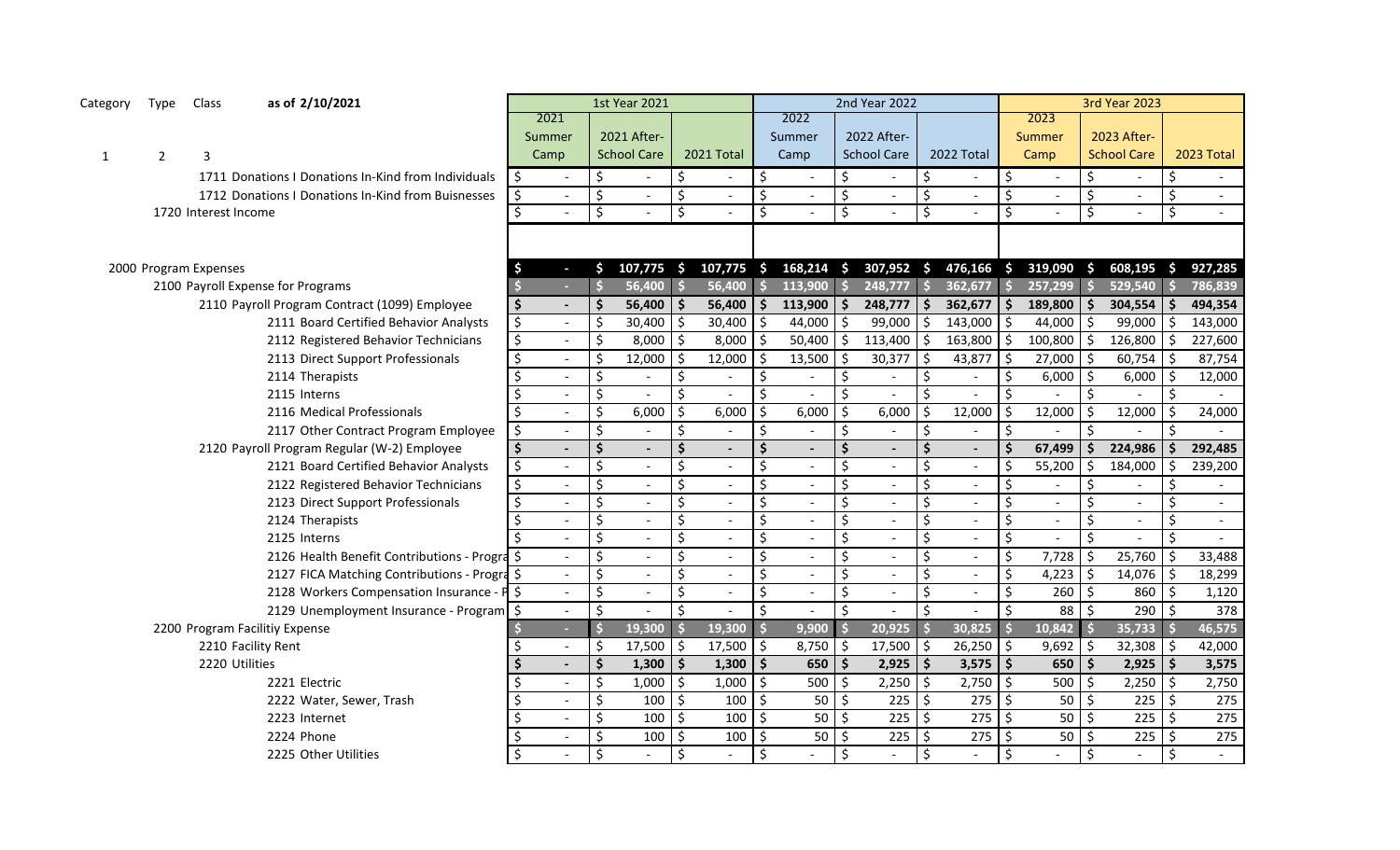| Category     | Type           | Class          | as of 2/10/2021                                           |                                |                           | 1st Year 2021            |                     |                          |                    |                          |                      | 2nd Year 2022            |                     |            |    |        |                          | <b>3rd Year 2023</b>     |                     |            |
|--------------|----------------|----------------|-----------------------------------------------------------|--------------------------------|---------------------------|--------------------------|---------------------|--------------------------|--------------------|--------------------------|----------------------|--------------------------|---------------------|------------|----|--------|--------------------------|--------------------------|---------------------|------------|
|              |                |                |                                                           | 2021                           |                           |                          |                     |                          |                    | 2022                     |                      |                          |                     |            |    | 2023   |                          |                          |                     |            |
|              |                |                |                                                           | Summer                         |                           | 2021 After-              |                     |                          |                    | Summer                   |                      | 2022 After-              |                     |            |    | Summer |                          | 2023 After-              |                     |            |
| $\mathbf{1}$ | $\overline{2}$ | $\overline{3}$ |                                                           | Camp                           |                           | <b>School Care</b>       |                     | 2021 Total               |                    | Camp                     |                      | <b>School Care</b>       |                     | 2022 Total |    | Camp   |                          | <b>School Care</b>       |                     | 2023 Total |
|              |                |                | 2230 Property Maintenance                                 | $\qquad \qquad \blacksquare$   | \$                        | $\overline{\phantom{a}}$ | \$.                 | $\overline{\phantom{a}}$ | \$                 | $\overline{\phantom{a}}$ | Ŝ                    | $\overline{\phantom{a}}$ | Ŝ                   |            | Ś  |        | Ś                        | $\overline{\phantom{a}}$ | \$                  | $\sim$     |
|              |                |                | 2231 Repairs and Maintenance                              |                                | \$                        |                          | \$                  | $\overline{\phantom{a}}$ | Ś.                 |                          | Ś.                   | $\overline{\phantom{a}}$ | \$                  |            | Ś  |        | Ś.                       | $\overline{\phantom{a}}$ | \$                  |            |
|              |                |                | 2232 Property Equipment                                   |                                | \$                        | $\blacksquare$           | \$                  | $\blacksquare$           | \$                 | $\overline{a}$           | Ś.                   | $\blacksquare$           | \$                  |            |    |        | Ś.                       | $\blacksquare$           | \$                  | $\sim$     |
|              |                |                | 2233 Property Supplies                                    | $\overline{a}$                 | \$                        | $\sim$                   | $\zeta$             | $\sim$                   | Ś.                 | $\overline{a}$           | \$                   | $\overline{a}$           | \$                  |            |    |        | \$                       | $\blacksquare$           | $\zeta$             | $\sim$     |
|              |                |                | 2240 Property Contents Insurance                          |                                | $\zeta$                   | 500                      | $\zeta$             | 500                      | $\mathsf{S}$       | 500                      | \$                   | 500                      | \$                  | 1,000      | Ŝ. | 500    | $\zeta$                  | 500                      | $\zeta$             | 1,000      |
|              |                |                | 2300 Program Equipment, Curriculum, Training and Supplies | a.                             |                           | 30,075                   | Ŝ                   | 30,075                   |                    | 33,756                   | Ŝ                    | 22,202                   |                     | 55,958     |    | 36,721 | $\dot{\mathsf{s}}$       | 24,541                   | $\mathsf{\hat{S}}$  | 61,262     |
|              |                |                | 2310 Program Equipment                                    | $\overline{\phantom{0}}$       | \$                        | 14,637                   | \$                  | 14,637                   | $\mathsf{I}$       | 5,391                    | \$                   | 4,541                    | \$                  | 9,932      | Ŝ. | 5,391  | \$                       | 4,541                    | $\ddot{\bm{\zeta}}$ | 9,932      |
|              |                |                | 2311 Classroom Equipment                                  | $\overline{a}$                 | $\zeta$                   | 5,500                    | $\zeta$             | 5,500                    | l \$               | 850                      | \$                   |                          | \$                  | 850        | Ŝ. | 850    | \$                       |                          | $\zeta$             | 850        |
|              |                |                | 2312 Sensory Room Equipment                               | $\overline{\phantom{a}}$       | $\zeta$                   | 3,137                    | $\zeta$             | 3,137                    | S.                 | 2,866                    | Ś.                   | 2,866                    | S.                  | 5,732      | Ŝ. | 2,866  | \$                       | 2,866                    | \$                  | 5,732      |
|              |                |                | 2313 Playground Equipment                                 | \$                             | $\boldsymbol{\mathsf{S}}$ |                          | $\mathsf{\hat{S}}$  |                          | $\mathsf{S}$       |                          | \$                   |                          | \$                  |            |    |        | \$                       |                          | $\zeta$             |            |
|              |                |                | 2314 Physical Fitness Equipment                           | \$<br>$\overline{\phantom{a}}$ | $\zeta$                   | 3,000                    | $\zeta$             | 3,000                    | $\zeta$            | 1,675                    | Ś.                   | 1,675                    | $\zeta$             | 3,350      |    | 1,675  | \$                       | 1,675                    | $\zeta$             | 3,350      |
|              |                |                | 2315 Kitchen Equipment                                    | \$<br>$\blacksquare$           | $\zeta$                   |                          | $\mathsf{\hat{S}}$  |                          | Ś.                 |                          | \$                   |                          | \$                  |            |    |        | \$                       | $\blacksquare$           | $\zeta$             | $\sim$     |
|              |                |                | 2316 Other Program Equipment                              | \$<br>$\overline{a}$           | $\zeta$                   | 3,000                    | \$                  | 3,000                    | Ŝ.                 | $\overline{a}$           | \$                   | $\overline{a}$           | Ŝ.                  |            |    |        | \$                       | $\blacksquare$           | $\zeta$             | $\sim$     |
|              |                |                | 2320 Program Supplies                                     | $\blacksquare$                 | $\dot{\mathsf{s}}$        | 3,192                    | $\ddot{\bm{\zeta}}$ | 3,192                    | Ŝ.                 | 2,850                    | $\dot{\mathsf{s}}$   | 2,850                    | Ŝ.                  | 5,700      |    | 4,278  | Ś                        | 4,275                    | $\ddot{\bm{\zeta}}$ | 8,553      |
|              |                |                | 2321 Classroom Supplies                                   | $\sim$                         | $\zeta$                   | 1,000                    | $\zeta$             | 1,000                    | Ŝ.                 | 1,725                    | \$                   | 1,500                    | \$                  | 3,225      | Ŝ. | 2,590  | \$                       | 2,250                    | $\zeta$             | 4,840      |
|              |                |                | 2322 Sensory Room Supplies                                | $\blacksquare$                 | \$                        | 500                      | $\zeta$             | 500                      | Ŝ.                 | $\sim$                   | \$                   |                          | \$                  |            | Ś. |        | Ś.                       | $\overline{\phantom{0}}$ | $\zeta$             | $\sim$     |
|              |                |                | 2323 Playground Supplies                                  |                                | \$                        | 500                      | \$                  | 500                      | <sup>\$</sup>      | 262                      | \$                   | 200                      | $\zeta$             | 462        | ς. | 393    | \$                       | 300                      | $\zeta$             | 693        |
|              |                |                | 2324 Physical Fitness Supplies                            | $\overline{\phantom{a}}$       | $\zeta$                   | 500                      | \$                  | 500                      | Ŝ.                 |                          | \$                   | $\overline{a}$           | $\zeta$             |            | Ś. | $\sim$ | \$                       | $\overline{a}$           | \$                  |            |
|              |                |                | 2325 Kitchen Supplies                                     |                                | \$                        | 350                      | $\zeta$             | 350                      | Ŝ.                 | 563                      | Ś.                   | 750                      | \$                  | 1,313      | Ŝ. | 845    | \$                       | 1,125                    | \$                  | 1,970      |
|              |                |                | 2326 Other Program Supplies                               |                                | $\zeta$                   | 342                      | $\zeta$             | 342                      | Ŝ.                 | 300                      | \$                   | 400                      | $\zeta$             | 700        | Ŝ. | 450    | $\mathsf{\hat{S}}$       | 600                      | $\zeta$             | 1,050      |
|              |                |                | 2330 Program Curriculum                                   | $\blacksquare$                 | $\dot{\mathsf{s}}$        | 3,881                    | $\frac{1}{2}$       | 3,881                    | $\mathsf{\$}$      | 2,590                    | Ŝ.                   | 1,047                    | \$                  | 3,637      | Ŝ. | 2,590  | \$                       | 1,047                    | $\zeta$             | 3,637      |
|              |                |                | 2331 Educational Curriculum                               | $\blacksquare$                 | \$                        | 2,681                    | $\zeta$             | 2,681                    | Ŝ.                 | 1,349                    | \$                   | 540                      | \$                  | 1,889      | Ŝ. | 1,349  | $\mathsf{\hat{S}}$       | 540                      | \$                  | 1,889      |
|              |                |                | 2332 Social Skills Curriculum                             |                                | \$                        | 800                      | $\zeta$             | 800                      | Ŝ.                 | 1,091                    | \$                   | 437                      | \$                  | 1,528      | Ŝ. | 1,091  | \$                       | 437                      | \$                  | 1,528      |
|              |                |                | 2333 Physical Fitness Curriculum                          |                                | \$                        | 400                      | $\zeta$             | 400                      | Ŝ.                 | 150                      | \$                   | 70                       | \$                  | 220        | ς. | 150    | \$                       | 70                       | $\ddot{\mathsf{S}}$ | 220        |
|              |                |                | 2334 Other Program Curriculum or Materi                   | \$                             | \$                        |                          | $\zeta$             |                          | \$                 |                          | \$                   |                          | $\zeta$             |            |    |        | \$                       |                          | $\zeta$             |            |
|              |                |                | 2340 Program Apparel and Merchandise                      | $\overline{\phantom{0}}$       | $\dot{\mathsf{s}}$        | 750                      | \$                  | 750                      |                    | 3,075                    | Ŝ.                   | 1,854                    | Ś                   | 4,929      |    | 4,612  | Ś                        | 2,768                    | $\ddot{\bm{\zeta}}$ | 7,380      |
|              |                |                | 2341 Program Apparel                                      | $\blacksquare$                 | $\zeta$                   | 750                      | $\zeta$             | 750                      | Ŝ.                 | 3,075                    | \$                   | 1,854                    | \$                  | 4,929      |    | 4,612  | \$                       | 2,768                    | $\ddot{\mathsf{S}}$ | 7,380      |
|              |                |                | 2342 Program Merchandise                                  |                                | \$                        |                          | $\zeta$             |                          | \$                 |                          | Ś.                   |                          | \$                  |            |    |        | \$                       |                          | $\zeta$             |            |
|              |                |                | 2350 Program Training for Staff                           | $\overline{\phantom{0}}$       | \$                        | 7,615                    | \$                  | 7,615                    | Ŝ.                 | 19,850                   | \$                   | 11,910                   | Ś                   | 31,760     |    | 19,850 | \$                       | 11,910                   | \$                  | 31,760     |
|              |                |                | 2351 Safety Training                                      |                                | \$                        | 375                      | $\zeta$             | 375                      | Ŝ.                 | 2,475                    | \$                   | 1,485                    | $\ddot{\mathsf{S}}$ | 3,960      | Ŝ. | 2,475  | \$                       | 1,485                    | $\ddot{\mathsf{S}}$ | 3,960      |
|              |                |                | 2352 Behavioral Training                                  |                                | \$                        | 3,500                    | $\ddot{\mathsf{S}}$ | $3,500$ \$               |                    | 8,875                    | \$                   | 5,325                    | \$                  | 14,200     |    | 8,875  | $\overline{\phantom{a}}$ | 5,325                    | $\ddot{\mathsf{S}}$ | 14,200     |
|              |                |                | 2353 Curriculum Training                                  |                                | $\zeta$                   | 3,740                    | $\ddot{\varsigma}$  | 3,740                    | $\vert \mathsf{s}$ | 8,500                    | \$                   | 5,100                    | $\zeta$             | 13,600     |    | 8,500  | $\ddot{\mathsf{S}}$      | 5,100                    | $\ddot{\mathsf{S}}$ | 13,600     |
|              |                |                | 2354 Other Training                                       |                                | $\mathsf{S}$              |                          | $\zeta$             |                          | \$                 |                          | $\boldsymbol{\zeta}$ |                          | $\zeta$             |            | \$ |        | $\mathsf{\hat{S}}$       |                          | $\zeta$             |            |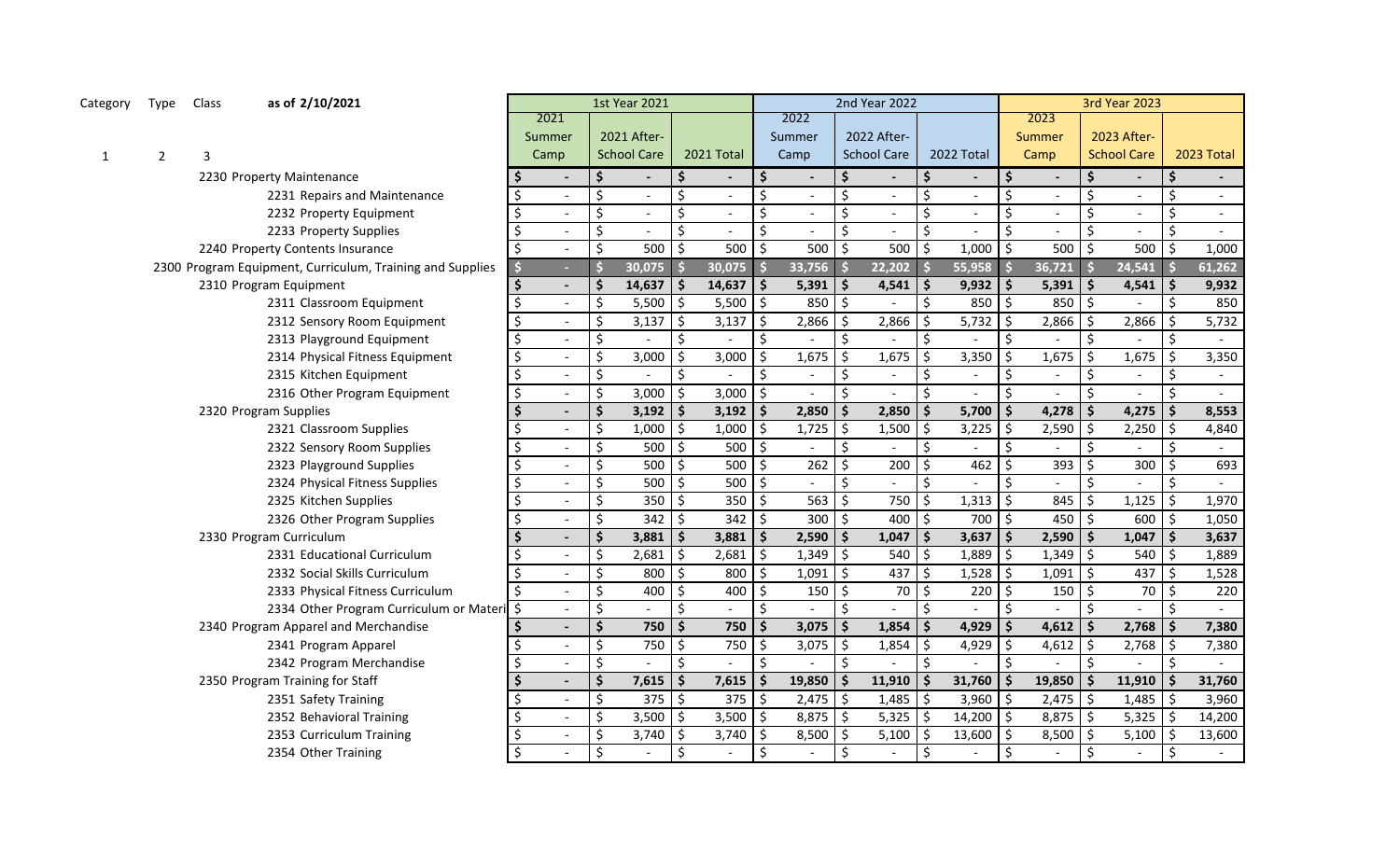| Category     | Type           | Class                        | as of 2/10/2021                                 |               |                           |                          | <b>1st Year 2021</b>     |                          |                          |     |                |                           | 2nd Year 2022            |                                 |                      |                |                     | <b>3rd Year 2023</b> |                     |                          |
|--------------|----------------|------------------------------|-------------------------------------------------|---------------|---------------------------|--------------------------|--------------------------|--------------------------|--------------------------|-----|----------------|---------------------------|--------------------------|---------------------------------|----------------------|----------------|---------------------|----------------------|---------------------|--------------------------|
|              |                |                              |                                                 | 2021          |                           |                          |                          |                          |                          |     | 2022           |                           |                          |                                 |                      | 2023           |                     |                      |                     |                          |
|              |                |                              |                                                 | Summer        |                           |                          | 2021 After-              |                          |                          |     | Summer         |                           | 2022 After-              |                                 |                      | Summer         |                     | 2023 After-          |                     |                          |
| $\mathbf{1}$ | $\overline{2}$ | 3                            |                                                 | Camp          |                           |                          | <b>School Care</b>       |                          | 2021 Total               |     | Camp           |                           | <b>School Care</b>       | 2022 Total                      |                      | Camp           |                     | <b>School Care</b>   |                     | 2023 Total               |
|              |                |                              | 2360 Program Field Trips                        |               | $\overline{\phantom{a}}$  | \$                       |                          | \$                       |                          | \$  | 4,400          | \$                        | 856                      | \$<br>5,256                     | l \$                 | 6,600          | Ŝ.                  | 1,284                | Ŝ.                  | 7,884                    |
|              |                |                              | 2400 Program General Liability Insurance        | \$            |                           | $\zeta$                  | 2,000                    | $\mathsf{\hat{S}}$       | 2,000                    | \$  | 2,000          | \$                        | 3,000                    | \$ ا<br>5,000                   | \$                   | 3,000          | Ŝ.                  | 4,000                | \$                  | 7,000                    |
|              |                |                              | 2500 Program Transporation Expense              |               | ٠                         |                          | $\sim$                   | \$                       |                          |     |                | Ś                         | ÷                        | $\ddot{\bm{\zeta}}$             | Ŝ                    |                |                     |                      |                     |                          |
|              |                |                              | 2510 Summer Camp Transportation Contract        | \$            | $\overline{\phantom{a}}$  | \$                       | $\overline{\phantom{a}}$ | \$                       | $\overline{\phantom{a}}$ | Ś   | $\blacksquare$ | Ś                         | $\sim$                   | Ś.<br>$\blacksquare$            | \$                   | $\blacksquare$ | Ś.                  | $\blacksquare$       | Ś.                  | $\overline{\phantom{a}}$ |
|              |                |                              | 2520 After-School Transportation Contract       | \$            | $\blacksquare$            | \$                       | $\overline{\phantom{a}}$ | \$                       | $\blacksquare$           |     | $\blacksquare$ | Ś.                        | $\blacksquare$           | \$<br>$\overline{a}$            | \$                   | $\blacksquare$ |                     | $\blacksquare$       | \$                  | $\blacksquare$           |
|              |                |                              | 2530 Field Trip Transportation Contract         | \$            | $\overline{a}$            | \$                       | $\sim$                   | \$                       |                          | \$  |                | Ś.                        | $\overline{\phantom{a}}$ | \$                              | Ś                    |                |                     |                      | Ś.                  | $\sim$                   |
|              |                |                              | 2600 Program Vehicle Expense                    |               | $\sim$                    | $\overline{\mathsf{S}}$  | $\sim$                   | $\dot{\mathsf{s}}$       | н                        |     | 4,258          | Ś                         | 12,192                   | 16,450<br>Ŝ                     |                      | 4,628          |                     | 13,097               |                     | 17,725                   |
|              |                |                              | 2610 Vehicle Loan                               |               | $\frac{1}{2}$             | \$                       | $\overline{\phantom{a}}$ | \$                       |                          |     | 1,500          | Ś                         | 4,500                    | -\$<br>6,000                    | Ŝ.                   | 1,500          | Ŝ.                  | 4,500                | \$                  | 6,000                    |
|              |                |                              | 2620 Vehicle Loan Interest                      |               | $\blacksquare$            | \$                       | $\blacksquare$           | \$                       | $\overline{a}$           |     |                | Ś                         | $\blacksquare$           | \$<br>$\sim$                    | \$                   |                | Ś.                  |                      | $\zeta$             | $\sim$                   |
|              |                |                              | 2630 Vehicle Lease                              | \$            | $\blacksquare$            | \$                       | $\blacksquare$           | $\zeta$                  | $\overline{\phantom{a}}$ | \$  |                | Ś.                        | $\overline{\phantom{a}}$ | $\zeta$                         | $\boldsymbol{\zeta}$ |                | Ś.                  |                      | \$                  | $\sim$                   |
|              |                |                              | 2640 Vehicle Insurance                          | \$            | $\blacksquare$            | \$                       | $\blacksquare$           | $\zeta$                  |                          | Ŝ.  | 1,500          | Ś.                        | 4,500                    | \$<br>6,000                     | 5                    | 1,500          | Ŝ.                  | 4,500                | \$                  | 6,000                    |
|              |                |                              | 2650 Vehicle Registration                       |               | $\overline{a}$            | \$                       | $\mathbf{r}$             | $\mathsf{\hat{S}}$       |                          | \$  | 58             | Ś.                        | 192                      | l \$<br>$250$ \$                |                      | 28             | l \$                | $97$ \$              |                     | 125                      |
|              |                |                              | 2660 Vehicle Repairs                            | $\frac{1}{2}$ | $\sim$                    | \$                       | $\mathbf{r}$             | $\zeta$                  |                          | \$  | 400            | \$                        | 1,000                    | l\$<br>$1,400$ \$               |                      | 400            | S.                  | $1,000$ \$           |                     | 1,400                    |
|              |                |                              | 2670 Vehicle Fuel                               |               | $\overline{a}$            | $\overline{\mathcal{S}}$ | $\sim$                   | $\overline{\mathcal{S}}$ |                          | Ŝ.  | 800            | \$                        | 2,000                    | l \$<br>$2,800$ \$              |                      | 1,200          | l \$                | $3,000$ \$           |                     | 4,200                    |
|              |                |                              |                                                 |               |                           |                          |                          |                          |                          |     |                |                           |                          |                                 |                      |                |                     |                      |                     |                          |
|              |                |                              |                                                 |               |                           |                          |                          |                          |                          |     |                |                           |                          |                                 |                      |                |                     |                      |                     |                          |
|              |                | 3000 Administrative Expenses |                                                 | \$            | $\sim$                    | \$.                      | $17,225$ \$              |                          | $17,225$ \$              |     | $23,240$ \$    |                           | 37,776 \$                | $61,016$ \$                     |                      | 42,057         |                     | $$122,211$ \$        |                     | 164,268                  |
|              |                |                              | 3100 Administrative Payroll Expense             |               | $\sim$                    | S                        | 7,500                    | $\ddot{\mathsf{s}}$      | 7,500                    |     | 15,500         | $\mathsf{\hat{S}}$        | $31,000$ \$              | 46,500                          | ß                    | 34,442         | $\mathsf{\$}$       | 114,810              | $\mathsf{\hat{S}}$  | 149,252                  |
|              |                |                              | 3110 Executive Compensation                     |               | $\sim$                    | \$                       | 7,500                    | l s                      | 7,500                    | \$. | 7,500          | $\mathsf{\hat{S}}$        | 15,000                   | 22,500<br>l \$                  | l \$                 | 21,267         | S.                  | 70,893               | $\mathsf{\hat{S}}$  | 92,160                   |
|              |                |                              | 3111 Executive Salary                           |               | $\sim$                    | \$                       | 7,500                    | $\mathsf{\hat{S}}$       | 7,500                    |     | 7,500          | \$                        | 15,000                   | 22,500<br>\$                    | 5                    | 16,615         | Ŝ.                  | 55,385               | \$                  | 72,000                   |
|              |                |                              | 3112 Executive Retirement Benefits              | \$            | $\omega$                  | $\zeta$                  | $\overline{\phantom{a}}$ | \$                       |                          | Ś.  |                | \$                        |                          | \$                              | \$                   | 2,326          | -Ś                  | 7,754                | \$                  | 10,080                   |
|              |                |                              | 3113 Executive Health Benefit Contributio       | $\frac{1}{2}$ | $\mathbb{Z}^{\mathbb{Z}}$ | $\ddot{\phi}$            | $\mathbb{L}$             | \$                       |                          | Ś.  |                | \$                        | $\overline{\phantom{a}}$ | \$                              | \$                   | 2,326          | -Ś                  | 7,754                | \$                  | 10,080                   |
|              |                |                              | 3114 Other Executive Compensation               | \$            | $\mathbb{L}^{\mathbb{N}}$ | \$                       | $\mathbb{L}$             | $\zeta$                  |                          | \$  |                | Ś                         |                          | $\zeta$                         | \$                   |                | \$                  |                      | $\zeta$             |                          |
|              |                |                              | 3120 Administrative Employee Compensation       | $\zeta$       | $\blacksquare$            | \$                       | $\blacksquare$           | \$                       |                          |     | 8,000          | \$                        | 16,000                   | \$<br>24,000                    | \$                   | 13,175         |                     | 43,917               | $\ddot{\bm{\zeta}}$ | 57,092                   |
|              |                |                              | 3121 Administraitve Employee Payroll            | \$            | $\Delta$                  | \$                       | $\mathbb{L}$             | \$                       |                          | Ś.  | 8,000          | \$                        | 16,000                   | \$ ا<br>24,000                  | $\zeta$              | 9,600          | S.                  | 32,000               | \$                  | 41,600                   |
|              |                |                              | 3122 Administrative Health Benefit Contril      | $\zeta$       | $\Delta$                  | \$                       | $\sim$                   | $\boldsymbol{\zeta}$     |                          | \$  |                | \$                        |                          | \$                              | \$                   | 1,344          | Ŝ.                  | 4,480                | $\zeta$             | 5,824                    |
|              |                |                              | 3123 Administrative FICA Matching Contril \$    |               | $\sim$                    | \$                       | $\blacksquare$           | $\zeta$                  |                          | Ś.  | $\blacksquare$ | \$                        | $\overline{\phantom{a}}$ | \$                              | \$                   | 2,058          | l \$                | $6,861$ \$           |                     | 8,919                    |
|              |                |                              | 3124 Administrative Workers Compensatio \$      |               | $\Delta$                  | \$                       | $\mathbb{Z}$             | \$                       |                          | Ś.  | $\overline{a}$ | \$                        | $\equiv$                 | \$                              | \$                   | 129            | Ŝ.                  | 431                  | l \$                | 560                      |
|              |                |                              | 3125 Administrative Unemployment Insura \$      |               | $\overline{a}$            | \$                       |                          | $\mathsf{\hat{S}}$       |                          | Ś.  |                | \$                        |                          | \$                              | \$                   | 44             | \$                  | 145                  | $\zeta$             | 189                      |
|              |                |                              | 3200 Office and General Administrative Expenses |               | ÷.                        | $\overline{\mathsf{S}}$  | 9,725                    |                          | 9,725                    |     | 7,740          | \$                        | 6,776                    | 14,516<br>∣\$                   | $\mathsf{S}$         | 7,615          |                     | 7,401                | -S                  | 15,016                   |
|              |                |                              | 3210 Legal and Professional Fees                |               | $\overline{a}$            | \$                       | 5,950                    | l \$                     | 5,950                    |     | 2,975          | $\ddot{\bm{\zeta}}$       | 1,725                    | ۱\$<br>4,700                    | \$                   | 1,725          | S.                  | $1,225$   \$         |                     | 2,950                    |
|              |                |                              | 3211 Business Licenses and Permits              | \$            | $\overline{a}$            | \$                       | 500                      | $\vert$ \$               | 500                      | Ŝ.  | 250            | $\boldsymbol{\mathsf{S}}$ | 250                      | $\overline{\phantom{a}}$<br>500 | l \$                 | 250            | $\zeta$             | $250$ \$             |                     | 500                      |
|              |                |                              | 3212 Legal Fees                                 | \$            | $\blacksquare$            | \$                       | $450$ \$                 |                          | 450                      |     | 225            | \$                        | 225                      | 450<br>l \$                     | l \$                 | 225            | $\ddot{\mathsf{S}}$ | 225                  | $\zeta$             | 450                      |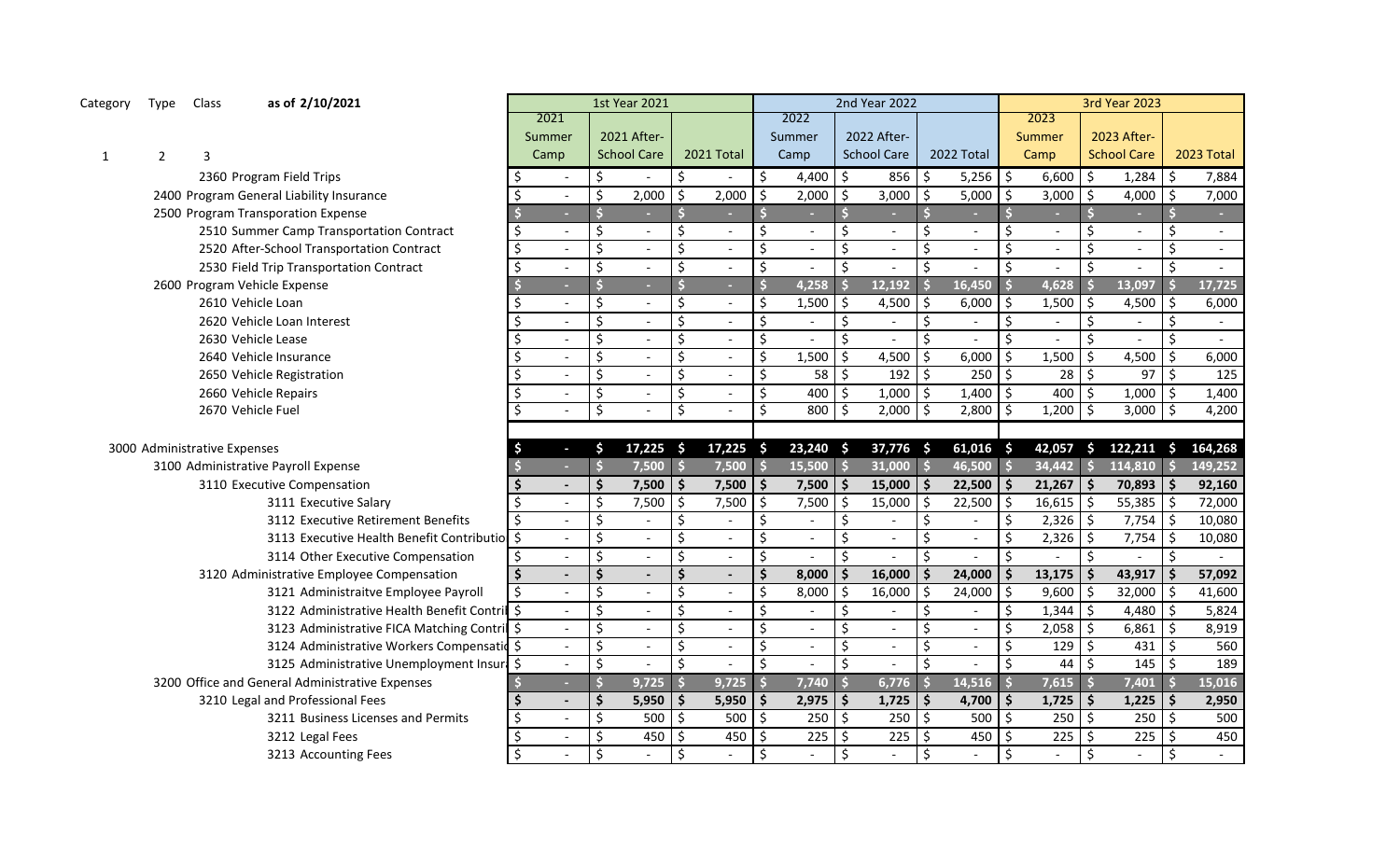| Category | Type           | Class          | as of 2/10/2021                            |                           |                          | <b>1st Year 2021</b> |                    |                |                    |                | 2nd Year 2022            |                          |                          |                          |                    |                |                      | <b>3rd Year 2023</b>     |                          |                |
|----------|----------------|----------------|--------------------------------------------|---------------------------|--------------------------|----------------------|--------------------|----------------|--------------------|----------------|--------------------------|--------------------------|--------------------------|--------------------------|--------------------|----------------|----------------------|--------------------------|--------------------------|----------------|
|          |                |                |                                            | 2021                      |                          |                      |                    |                |                    | 2022           |                          |                          |                          |                          |                    | 2023           |                      |                          |                          |                |
|          |                |                |                                            | Summer                    |                          | 2021 After-          |                    |                |                    | Summer         | 2022 After-              |                          |                          |                          |                    | Summer         |                      | 2023 After-              |                          |                |
| 1        | $\overline{2}$ | 3              |                                            | Camp                      |                          | <b>School Care</b>   |                    | 2021 Total     |                    | Camp           | <b>School Care</b>       |                          | 2022 Total               |                          |                    | Camp           |                      | <b>School Care</b>       |                          | 2023 Total     |
|          |                |                | 3214 Consulting Fees                       | $\overline{\phantom{a}}$  | \$                       | 5,000                | Ś                  | 5,000          | \$                 | 2,500          | \$                       | 1,250                    | I \$                     | 3,750                    | Ś.                 | 1,250          | Ŝ.                   | 750                      | \$                       | 2,000          |
|          |                |                | 3215 Dues and Subscriptions                | $\blacksquare$            | $\overline{\mathcal{S}}$ | $\overline{a}$       | \$                 |                | \$                 |                | Ś.                       |                          | $\mathsf{\dot{S}}$       |                          | \$                 |                | ς.                   |                          | $\zeta$                  |                |
|          |                | 3220 Marketing |                                            | $\blacksquare$            | $\dot{\mathsf{S}}$       | 1,800                | Ŝ.                 | 1,800          | Ś.                 | 1,900          | $\ddot{\bm{\zeta}}$      | 1,900                    | \$ ا                     | 3,800                    | $\dot{\mathsf{S}}$ | 1,275          | $\dot{\mathsf{s}}$   | 1,275                    | $\ddot{\bm{\zeta}}$      | 2,550          |
|          |                |                | 3221 Website Hosting                       | $\overline{a}$            | $\zeta$                  | 300                  | Ś.                 | 300            |                    | 150            | $\zeta$                  | 150                      | $\vert$ \$               | 300                      | \$                 | 150            | Ŝ.                   | 150                      | $\zeta$                  | 300            |
|          |                |                | 3222 Digital Advertising                   | $\blacksquare$            | $\zeta$                  | 500                  | Ś.                 | 500            |                    | 1,500          | \$                       | 1,500                    | l \$                     | 3,000                    | Ś.                 | 1,000          | Ŝ.                   | 1,000                    | $\zeta$                  | 2,000          |
|          |                |                | 3223 Print Advertising                     | $\blacksquare$            | $\zeta$                  |                      | Ś.                 |                | <sup>\$</sup>      |                | \$                       |                          | \$                       |                          | \$                 |                | Ŝ.                   |                          | \$                       |                |
|          |                |                | 3224 Signage                               | $\overline{\phantom{0}}$  | $\zeta$                  | 1,000                | \$                 | 1,000          | $\zeta$            | 250            | \$                       | 250                      | \$ ا                     | 500                      | \$                 | 125            | Ŝ.                   | 125                      | $\zeta$                  | 250            |
|          |                |                | 3230 Fundraising Expenses                  | $\blacksquare$            | $\ddot{\bm{\zeta}}$      | 1,000                | $\mathsf{\$}$      | 1,000          |                    | 1,750          | $\mathsf{\hat{S}}$       | 1,750                    | $\vert$ \$               | 3,500                    | Ś.                 | 3,500          | Ŝ.                   | 3,500                    | $\ddot{\bm{\zeta}}$      | 7,000          |
|          |                |                | 3231 Fundraising Events                    | $\sim$                    | $\zeta$                  | 500                  | \$                 | 500            |                    | 1,000          | $\zeta$                  | 1,000                    | ا \$                     | 2,000                    | Ś.                 | 2,000          | Ŝ.                   | 2,000                    | $\zeta$                  | 4,000          |
|          |                |                | 3232 Fundraising Promotion                 | \$<br>$\sim$              | $\boldsymbol{\zeta}$     |                      | \$                 |                | $\mathsf{\hat{S}}$ |                | $\zeta$                  | $\sim$                   | $\zeta$                  |                          | $\zeta$            |                | $\zeta$              |                          | \$                       | $\sim$         |
|          |                |                | 3233 Fundraising Material                  | \$<br>$\sim$              | $\overline{\mathcal{S}}$ | 500                  | \$                 | 500            |                    | 750            | $\overline{\mathcal{S}}$ | 750                      | $\mathsf{S}$             | 1,500                    | \$                 | 1,500          | Ś.                   | 1,500                    | \$                       | 3,000          |
|          |                |                | 3240 Office Equipment and Supplies         | Ŝ.<br>$\blacksquare$      | $\ddot{\bm{\zeta}}$      | 525                  | Ŝ.                 | 525            |                    | 775            | $\ddot{\bm{\zeta}}$      | 1,175                    | \$ ا                     | 1,950                    | Ŝ.                 | 775            | \$                   | 1,175                    | $\ddot{\bm{\zeta}}$      | 1,950          |
|          |                |                | 3241 Office Equipment                      | $\sim$                    | \$                       |                      | \$                 |                | \$                 |                | $\zeta$                  |                          | $\zeta$                  |                          | \$                 |                | $\mathsf{\hat{S}}$   |                          | $\boldsymbol{\zeta}$     |                |
|          |                |                | 3242 Office Supplies                       | $\sim$                    | \$                       | 250                  |                    | 250            |                    | 500            | \$                       | 750                      | \$ ا                     | 1,250                    | Ś.                 | 500            | \$                   | 750                      | \$                       | 1,250          |
|          |                |                | 3243 Postage and Shipping                  | $\Delta$                  | \$                       | 50                   | \$                 | 50             | -Ś                 | 50             | \$                       | 75                       | l\$                      | 125                      | Ś.                 | 50             | \$                   | 75                       | $\zeta$                  | 125            |
|          |                |                | 3244 Printing and Reproduction             | $\mathbb{Z}^{\mathbb{Z}}$ | $\zeta$                  | 100                  | ς                  | 100            | Ŝ.                 | 100            | $\zeta$                  | 150                      | 5 ا                      | 250                      |                    | 100            | $\mathsf{S}$         | 150                      | $\zeta$                  | 250            |
|          |                |                | 3245 Other Supplies                        | $\sim$                    | $\zeta$                  | 125                  | \$                 | 125            | -\$                | 125            | $\ddot{\mathsf{S}}$      | 200                      | ا \$                     | 325                      | \$                 | 125            | $\zeta$              | 200                      | $\zeta$                  | 325            |
|          |                |                | 3250 Bank Fees and Interest Charges        | $\blacksquare$            | $\dot{\mathsf{S}}$       | $\frac{1}{2}$        | $\dot{\mathsf{s}}$ |                | \$                 |                | \$                       | $\overline{\phantom{a}}$ | $\dot{\mathsf{S}}$       |                          | \$                 |                | $\mathsf{S}$         |                          | $\mathsf{\hat{S}}$       |                |
|          |                |                | 3251 Bank Fees                             | $\mathbb{Z}^{\mathbb{Z}}$ | \$                       | $\mathbb{Z}^2$       | \$                 |                | \$                 |                | \$                       | $\equiv$                 | \$                       |                          | \$                 |                | \$                   | $\mathbb{L}^2$           | \$                       | $\sim$         |
|          |                |                | 3252 Credit Card interest                  | $\mathbb{Z}^{\mathbb{Z}}$ | $\zeta$                  | $\mathbb{L}$         | \$                 |                | \$                 |                | \$                       | $\omega$                 | $\zeta$                  |                          | \$                 |                | $\boldsymbol{\zeta}$ | $\mathbb{L}^2$           | \$                       | $\omega$       |
|          |                |                | 3253 Loan Interest                         | $\mathbb{Z}^{\mathbb{Z}}$ | \$                       | $\mathbb{L}$         | \$                 |                | \$                 |                | \$                       | $\omega$                 | $\zeta$                  |                          | \$                 |                | \$                   | $\omega$                 | \$                       | $\omega$       |
|          |                |                | 3260 Travel and Entertainment              | $\blacksquare$            | $\dot{\mathsf{s}}$       | $\blacksquare$       | \$                 | $\blacksquare$ | \$                 | $\blacksquare$ | \$                       | $\blacksquare$           | $\dot{\mathsf{s}}$       |                          | \$                 | $\blacksquare$ | $\dot{\mathsf{S}}$   | $\sim$                   | $\dot{\mathsf{s}}$       | $\blacksquare$ |
|          |                |                | 3261 Business Travel                       | $\overline{a}$            | $\zeta$                  | $\mathbf{r}$         | \$                 |                | \$                 | $\overline{a}$ | \$                       | $\omega$                 | $\zeta$                  |                          | \$                 |                | \$                   | $\Delta$                 | \$                       | $\sim$         |
|          |                |                | 3262 Business Entertainment                | $\overline{a}$            | $\overline{\mathcal{S}}$ | $\omega$             | \$                 |                | \$                 | $\sim$         | \$                       | $\sim$                   | $\zeta$                  | $\overline{\phantom{a}}$ | \$                 |                | \$                   | $\overline{\phantom{a}}$ | \$                       | $\sim$         |
|          |                |                | 3263 Business Meals for employees while \$ | $\overline{a}$            | $\overline{\mathcal{S}}$ | $\omega$             | \$                 |                | \$                 | $\sim$         | $\overline{\mathcal{S}}$ | $\sim$                   | $\overline{\mathcal{S}}$ |                          | Ś                  |                | \$                   | $\sim$                   | $\overline{\mathcal{S}}$ | $\sim$         |
|          |                |                | 3264 Business Meals for Staff              | $\Delta$                  | $\zeta$                  | $\sim$               | \$                 |                | \$                 | $\overline{a}$ | \$                       | $\sim$                   | \$                       |                          | \$                 |                | \$                   | $\sim$                   | \$                       | $\sim$         |
|          |                |                | 3265 Business Meals for Clients            | $\sim$                    | $\zeta$                  | $\overline{a}$       | Ś.                 |                |                    |                | \$                       | $\overline{a}$           | $\boldsymbol{\zeta}$     |                          | \$                 |                |                      |                          | $\boldsymbol{\zeta}$     | $\sim$         |
|          |                |                | 3270 Computer Harware and Software         | $\blacksquare$            | $\overline{\mathbf{s}}$  | 450                  | Ś                  | 450            |                    | 340            | \$                       | 226                      | $\ddot{\mathsf{s}}$      | 566                      |                    | 340            | $\boldsymbol{\zeta}$ | 226                      | $\ddot{\bm{\zeta}}$      | 566            |
|          |                |                | 3271 Computer, Laptop, Tablet              | $\overline{a}$            | \$                       | $\blacksquare$       | \$                 |                | \$                 | $\overline{a}$ | \$                       | $\equiv$                 | $\zeta$                  |                          | \$                 |                | \$                   | $\overline{\phantom{0}}$ | \$                       | $\sim$         |
|          |                |                | 3272 Mobile Device                         | $\overline{a}$            | $\overline{\xi}$         | $\overline{a}$       | Ś                  |                | \$                 |                | $\overline{\mathcal{S}}$ | $\omega$                 | $\mathsf{S}$             |                          | $\zeta$            |                | $\boldsymbol{\zeta}$ |                          | $\overline{\mathcal{S}}$ | $\sim$         |
|          |                |                | 3273 Software                              | $\mathbf{L}$              | $\overline{\mathcal{S}}$ | 450                  | \$                 | 450            | \$                 | 340            | $\zeta$                  | 226                      | \$ ا                     | 566                      | \$                 | 340            | \$                   | 226                      | $\zeta$                  | 566            |
|          |                | 3280 Taxes     |                                            | $\overline{a}$            | $\overline{\xi}$         | $\Box$               | \$                 |                | $\zeta$            |                | \$                       | $\equiv$                 | \$                       |                          | \$                 |                | \$                   |                          | \$                       | $\sim$         |
|          |                |                | 3290 Uncategorized Expense                 | $\zeta$                   | $\overline{\mathcal{S}}$ | $\overline{a}$       | \$                 |                | -\$                |                | $\boldsymbol{\zeta}$     | $\overline{\phantom{a}}$ | $\zeta$                  |                          | \$                 |                | \$                   |                          | \$                       |                |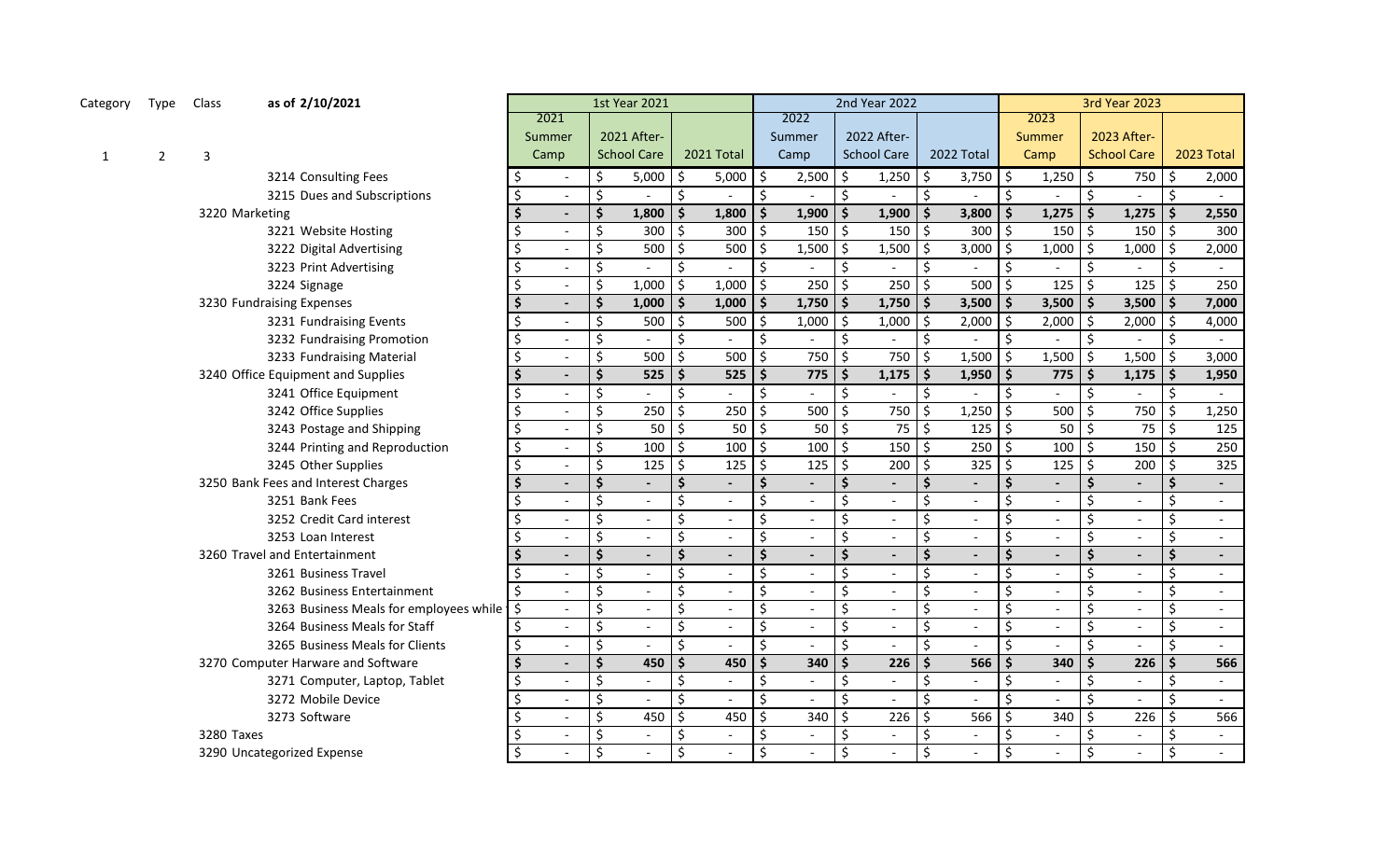| Category                     | Type | Class                   | as of 2/10/2021 |                                                |                | <b>1st Year 2021</b> |            |              |     | 2nd Year 2022            |     |              |               | <b>3rd Year 2023</b> |     |             |
|------------------------------|------|-------------------------|-----------------|------------------------------------------------|----------------|----------------------|------------|--------------|-----|--------------------------|-----|--------------|---------------|----------------------|-----|-------------|
|                              |      |                         |                 |                                                | 2021           |                      |            | 2022         |     |                          |     |              | 2023          |                      |     |             |
|                              |      |                         |                 |                                                | Summer         | 2021 After-          |            | Summer       |     | 2022 After-              |     |              | <b>Summer</b> | 2023 After-          |     |             |
|                              |      |                         |                 |                                                | Camp           | <b>School Care</b>   | 2021 Total | Camp         |     | <b>School Care</b>       |     | 2022 Total   | Camp          | <b>School Care</b>   |     | 2023 Total  |
|                              |      | 3300 Charitable Expense |                 |                                                |                |                      |            |              |     | <b>COLLEGE</b>           |     |              |               |                      |     |             |
|                              |      |                         |                 | 3310 Financial Donations to another Non-Profit |                |                      |            |              |     | $\overline{\phantom{a}}$ |     |              |               |                      |     |             |
|                              |      |                         |                 | 3320 Donations In-Kind to another Non-Profit   |                |                      |            |              |     |                          |     |              |               |                      |     |             |
|                              |      |                         |                 |                                                |                |                      |            |              |     |                          |     |              |               |                      |     |             |
| Income Total                 |      |                         |                 | Income Total \$                                | ×.             | 125,000              | 125,000 \$ | $191,454$ \$ |     | 345,728                  | -S. | $537,182$ \$ | 361.147 S     | 730.405              |     | \$1,091,552 |
| Program Expense Total        |      |                         |                 | <b>Program Expense Total</b> \$                | <b>Section</b> | 107.775              | 107.775    | 168,214      | - S | 307,952                  | - 5 | $476,166$ \$ | 319,090       | 608,195              | - S | 927,285     |
| Administrative Expense Total |      |                         |                 | Administrative Expense Total                   |                | 17,225               | 17.225     | 23,240       | -S  | $37,776$ \$              |     | $61,016$ \$  | 42,057        | 122,211              |     | 164,268     |
| Net $+/-$                    |      |                         |                 | Net $+$ /                                      |                |                      |            |              |     |                          |     |              |               | $(0)$ \$             |     | (0)         |

|                                 |        | <b>1st Year 2021</b> |            |
|---------------------------------|--------|----------------------|------------|
|                                 | 2021   |                      |            |
|                                 | Summer | 2021 After-          |            |
|                                 | Camp   | <b>School Care</b>   | 2021 Total |
| Income Total \$                 | ٠      | 125,000              | 125,000    |
| Program Expense Total           | ٠      | 107,775              | 107,775    |
| Administrative Expense Total \$ | ٠      | 17,225               | 17,225     |
| $Net +$                         |        |                      |            |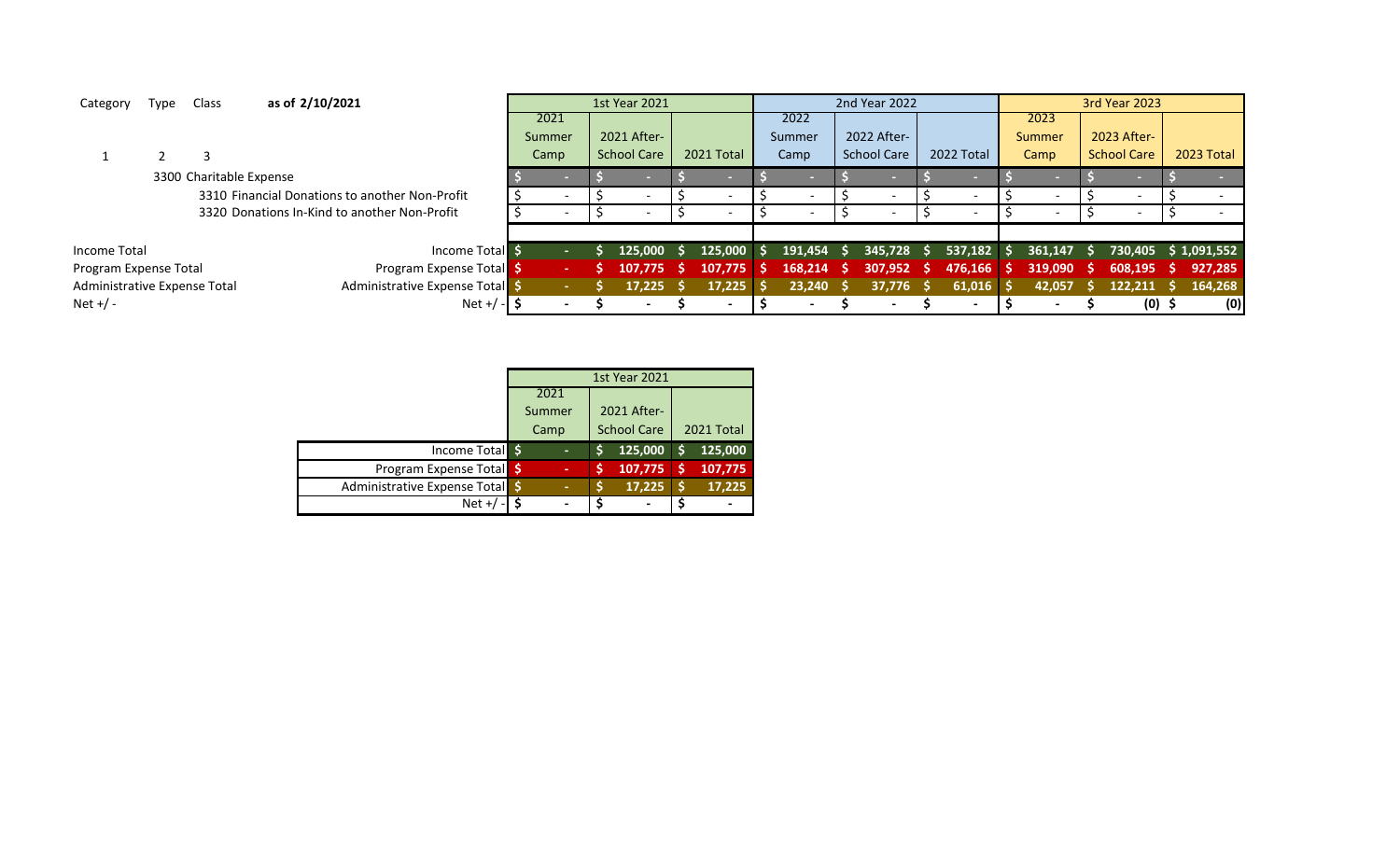|                                                                                      |         |                                                      |                    |                          |               |                                                      | Explanation for Summer Camp expenses - some of which will be shared with the                         |
|--------------------------------------------------------------------------------------|---------|------------------------------------------------------|--------------------|--------------------------|---------------|------------------------------------------------------|------------------------------------------------------------------------------------------------------|
|                                                                                      | Summer  |                                                      |                    | After-School             |               |                                                      | After-Care program. The After-Care program will also incur additional expenses                       |
| Acct # Acct. Name                                                                    | Camp    |                                                      |                    | Care                     |               | Total                                                | that are in the budget but not exemplified in this description.                                      |
| 2000 Program Expenses<br>2100 Payroll Expense for Programs                           |         | F<br>÷                                               | \$<br>\$           | $99,283$ \$<br>56,400    | $\frac{1}{2}$ | 99,283<br>56,400                                     |                                                                                                      |
| 2110 Payroll Program Contract (1099) Employee                                        |         |                                                      | \$                 | 56,400                   | \$            | 56,400                                               |                                                                                                      |
|                                                                                      |         |                                                      |                    |                          |               |                                                      |                                                                                                      |
|                                                                                      |         |                                                      |                    |                          |               |                                                      |                                                                                                      |
|                                                                                      |         |                                                      |                    |                          |               |                                                      | 1 BCBA @ \$65/hr. X 8 hours X 20-weeks for After-School = \$10,400                                   |
| 2111 Board Certified Behavior Analysts                                               | \$      |                                                      | \$                 | 30,400                   | \$            |                                                      | 30,400 1 BACBA @ \$50/hr. X 20 hours X 20-weeks for After Schhol = \$20,000                          |
|                                                                                      |         |                                                      |                    |                          |               |                                                      |                                                                                                      |
| 2112 Registered Behavior Technicians                                                 | Ŝ       |                                                      | \$                 | 8,000                    | \$            |                                                      | 8,000 1 RBT @20/hr. X 20 hours X 20 weeks for After-School = \$8,000                                 |
|                                                                                      |         |                                                      |                    |                          |               |                                                      |                                                                                                      |
| 2113 DSPs / Interns                                                                  |         |                                                      | \$                 | 12,000                   | \$            |                                                      | 12,000 2 DSP @15/hr. X 20 hours X 120 weeks for After-School = \$12,000                              |
| 2116 Medical Professionals                                                           |         |                                                      | \$                 | 6,000                    | \$            | 6,000                                                | 1 Nurse On-Call @ \$15/hr. (X1.4 if called in) X 20 hours X 20 weeks = \$6,000                       |
| 2200 Program Facilitiy Expense                                                       |         |                                                      | ś                  | 19,300                   | $\mathsf{s}$  | 19,300                                               |                                                                                                      |
|                                                                                      |         |                                                      |                    |                          |               |                                                      |                                                                                                      |
| 2210 Facility Rent                                                                   |         |                                                      | Ś                  | 17,500                   | \$            | 17,500                                               | \$3,500 /mo. X 5 mos. for After-School                                                               |
| 2220 Utilities                                                                       |         | $\overline{\phantom{a}}$                             | \$                 | 1,300                    | \$            | 1,300                                                |                                                                                                      |
| 2221 Electric                                                                        |         | $\overline{\phantom{a}}$                             | \$                 | 1,000                    | \$            |                                                      | 1,000 estimated                                                                                      |
| 2222 Water, Sewer, Trash                                                             |         |                                                      | \$                 | 100                      | \$            | 100                                                  | estimated                                                                                            |
| 2223 Internet<br>2224 Phone                                                          |         | $\overline{\phantom{a}}$<br>$\overline{\phantom{a}}$ | \$<br>\$           | 100<br>100               | \$<br>\$      | 100                                                  | estimated<br>100 estimated                                                                           |
| 2240 Property Contents Insurance                                                     |         | $\sim$                                               | \$                 | 500                      | \$            |                                                      | 500 estimated                                                                                        |
| 2300 Program Equipment, Curriculum, Training and Supplic \$                          |         |                                                      |                    | 21,583                   |               | 21,583                                               |                                                                                                      |
| 2310 Program Equipment                                                               |         | $\overline{\phantom{a}}$                             | \$                 | 7,837                    | \$            | 7,837                                                |                                                                                                      |
| 2311 Classroom Equipment                                                             |         | $\overline{\phantom{a}}$                             | \$                 | 1,700                    | \$            | 1,700                                                | 10 apple iPad mini 2 16GB WiFi (Referbished) @ \$169.98 ea                                           |
|                                                                                      |         |                                                      |                    |                          |               |                                                      |                                                                                                      |
|                                                                                      |         |                                                      |                    |                          |               |                                                      |                                                                                                      |
|                                                                                      |         |                                                      |                    |                          |               |                                                      | \$190 Gel Floor Tiles 4-pack<br>\$470 Interaction Crocodile Board                                    |
|                                                                                      |         |                                                      |                    |                          |               |                                                      |                                                                                                      |
|                                                                                      |         |                                                      |                    |                          |               |                                                      | \$630 SensaSoft Rockin Roll Top                                                                      |
|                                                                                      |         |                                                      |                    |                          |               |                                                      |                                                                                                      |
|                                                                                      |         |                                                      |                    |                          |               |                                                      | \$187 Weighted Disc Blanket                                                                          |
|                                                                                      |         |                                                      |                    |                          |               |                                                      | \$240 Crash Mat                                                                                      |
|                                                                                      |         |                                                      |                    |                          |               |                                                      | \$300 Soft Frame Bubble Mirror                                                                       |
|                                                                                      |         |                                                      |                    |                          |               |                                                      | \$456 Easy Stick Wall Pads 4' X 2' X 6 @ \$76 ea                                                     |
|                                                                                      |         |                                                      |                    |                          |               |                                                      | \$100 Puzzle Letters/numbers Exercise Interlocking Floor Playmat                                     |
|                                                                                      |         |                                                      |                    |                          |               |                                                      | \$154 Interlocking Foam Playmat (set of 30)                                                          |
| 2312 Sensory Room Equipment                                                          |         |                                                      | \$                 | 3,137                    | \$            |                                                      | 3,137 \$250 Shipping and Installation                                                                |
| 2314 Physical Fitness Equipment                                                      | \$      | ÷,                                                   | \$                 | 3,000                    | \$            | 3,000                                                | SPARK After School Curriculum Equipment Package                                                      |
| 2320 Program Supplies                                                                |         | $\overline{\phantom{a}}$                             | \$                 | 1,500                    | Ś             | 1,500                                                |                                                                                                      |
|                                                                                      |         |                                                      | \$                 |                          | \$            |                                                      | Various arts and craft supplies and replacement supplies for educational<br>components               |
| 2321 Classroom Supplies<br>2322 Sensory Room Supplies                                |         | ÷,                                                   | \$                 | 750<br>÷.                | \$            | 750<br>$\sim$                                        |                                                                                                      |
| 2323 Playground Supplies                                                             |         | $\overline{\phantom{a}}$                             | \$                 | 150                      | \$            | 150                                                  | miscellaneuos playtime supplies                                                                      |
| 2324 Physical Fitness Supplies                                                       |         | $\overline{\phantom{a}}$                             | \$                 | $\overline{\phantom{a}}$ | \$            | ٠                                                    |                                                                                                      |
| 2325 Kitchen Supplies                                                                |         |                                                      | \$                 | 350                      | \$            | 350                                                  | snacks and drinks for campers                                                                        |
| 2326 Other Program Supplies                                                          | \$      | ÷,                                                   | \$                 | 250                      | \$            | 250                                                  | First-aid kits and other medical supplies                                                            |
| 2330 Program Curriculum                                                              |         | $\overline{\phantom{a}}$                             | $\mathsf{\hat{S}}$ | 3,881                    | \$            | 3,881                                                |                                                                                                      |
|                                                                                      |         |                                                      |                    |                          |               |                                                      | \$1349 STAR Program 2nd Edition with Media Center / SOLS<br>\$1000 two (2) Zula STEM Science Modules |
| 2331<br><b>Educational Curriculum</b>                                                |         |                                                      | \$                 | 2,681                    | \$            |                                                      | 2,681 \$332 What's cool about music program                                                          |
|                                                                                      |         |                                                      |                    |                          |               |                                                      |                                                                                                      |
|                                                                                      |         |                                                      |                    |                          |               |                                                      | \$550 PATHS Curriculum (three sets - Grades 3)                                                       |
| 2332<br>Social Skills Curriculum                                                     |         |                                                      |                    | 800                      | \$            | 800                                                  | \$250 Picture Directions (five books)                                                                |
| 2333 Physical Fitness Curriculum                                                     |         |                                                      | \$                 | 400                      | \$            | 400                                                  | \$399 SPARK After-School Curriculum Set 3                                                            |
| 2334 Other Program Curriculum or Mater                                               | \$      | $\sim$                                               | \$                 | ÷,                       | \$            | $\overline{\phantom{a}}$                             |                                                                                                      |
| 2340 Program Apparel and Merchandise<br>2341 Program Apparel                         |         | $\overline{\phantom{a}}$<br>$\overline{\phantom{a}}$ | \$<br>\$           | 750<br>750               | \$<br>\$      | 750<br>750                                           | T-Shirts for students and staff                                                                      |
| 2342 Program Merchandise                                                             |         |                                                      | \$                 |                          |               |                                                      |                                                                                                      |
| 2350 Program Training for Staff                                                      |         | $\overline{\phantom{a}}$                             | \$                 | 7,615                    | \$            | 7,615                                                |                                                                                                      |
| 2351 Safety Training                                                                 |         |                                                      |                    |                          |               |                                                      |                                                                                                      |
|                                                                                      |         |                                                      | Ś                  | 375                      | \$            |                                                      | 375 \$375 First Aid and CPR Training \$75 ea X 5 staff                                               |
|                                                                                      |         |                                                      |                    |                          |               |                                                      | \$2,000 QBS Safety Care Training (De-escalation) \$400 ea X 5 staff                                  |
| 2352<br><b>Behavioral Training</b>                                                   |         |                                                      | \$                 | 3,500                    | \$            |                                                      | 3,500 \$750 40-hour Registered Behvior Technician course \$150 ea. X 2 staff                         |
|                                                                                      |         |                                                      |                    |                          |               |                                                      | \$3500 STAR Program 2-day virtual comprehensive workshop                                             |
| 2353<br>Curriculum Training                                                          |         |                                                      | Ś                  | 3,740                    | \$            |                                                      | 3,740 S240 PATHS curriculum training \$120 each X 2 staff                                            |
| 2354 Other Training                                                                  | Ś       | ÷,                                                   | \$                 |                          | \$            |                                                      |                                                                                                      |
| 2360 Program Field Trips                                                             |         | $\overline{\phantom{a}}$                             | \$                 | $\overline{\phantom{a}}$ | \$            | $\overline{\phantom{a}}$                             | Tickets for participants and staff for 6 summer camp field trips                                     |
| 2400 Program General Liability Insurance                                             |         | $\overline{\phantom{a}}$                             | \$                 | 2,000                    | \$            | 2,000                                                | estimated                                                                                            |
| 2500 Program Transporation Expense                                                   |         |                                                      |                    |                          |               | ÷                                                    |                                                                                                      |
| 2510 Summer Camp Transportation Contract                                             |         | ÷,                                                   | \$                 | $\sim$                   | \$            | $\overline{\phantom{a}}$<br>$\overline{\phantom{a}}$ |                                                                                                      |
| 2520 After-School Transportation Contract<br>2530 Field Trip Transportation Contract | \$<br>Ś | $\overline{\phantom{a}}$                             | \$<br>\$           | $\overline{\phantom{a}}$ | \$<br>\$      | $\overline{\phantom{a}}$                             |                                                                                                      |
|                                                                                      |         |                                                      |                    |                          |               |                                                      |                                                                                                      |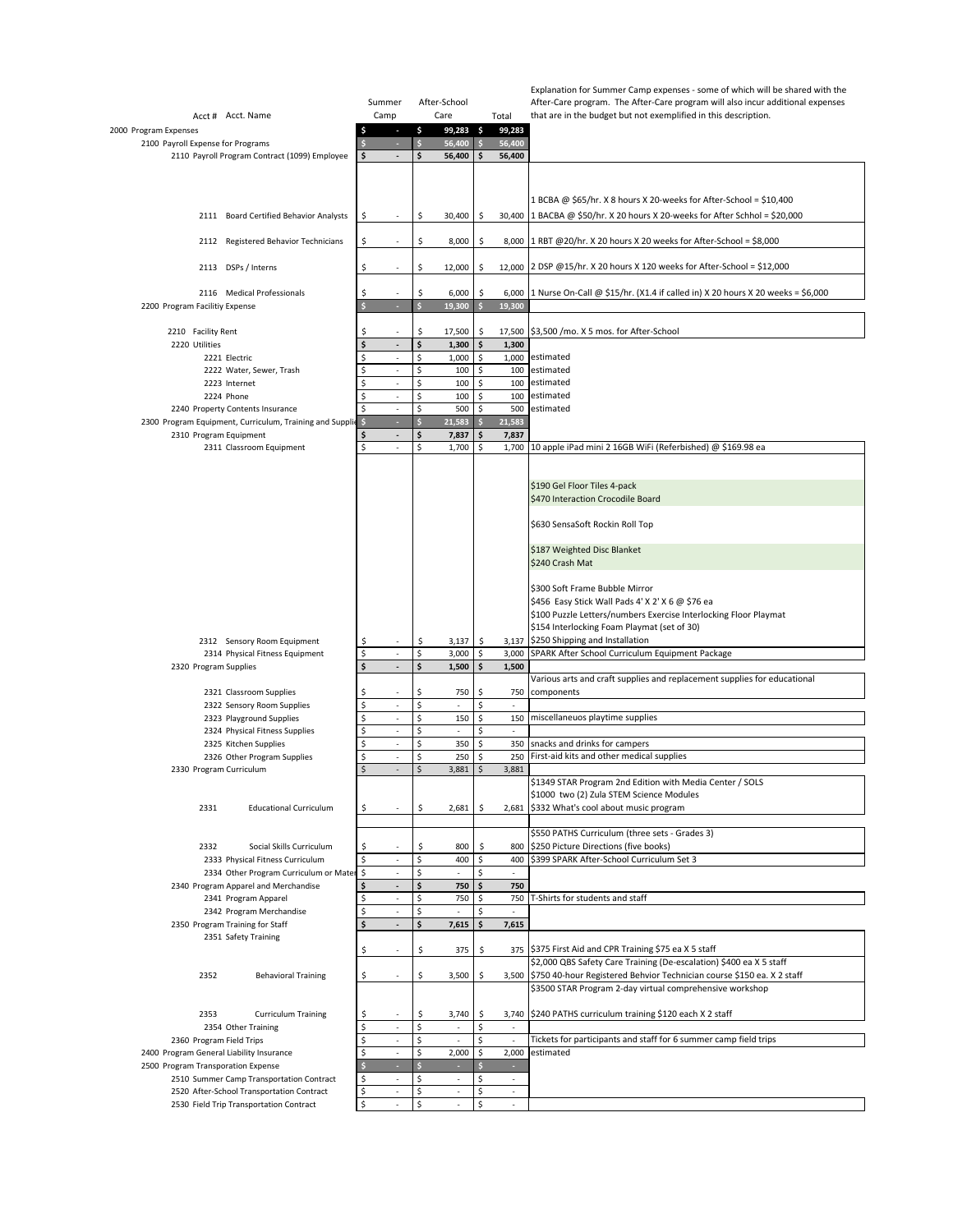|                                                                                    |          |                  |              |                          |                      |                                    | Explanation for Summer Camp expenses - some of which will be shared with the                                         |
|------------------------------------------------------------------------------------|----------|------------------|--------------|--------------------------|----------------------|------------------------------------|----------------------------------------------------------------------------------------------------------------------|
|                                                                                    |          | Summer           | After-School |                          |                      |                                    | After-Care program. The After-Care program will also incur additional expenses                                       |
| Acct # Acct. Name                                                                  |          | Camp             | Care         |                          |                      | Total                              | that are in the budget but not exemplified in this description.                                                      |
| 2000 Program Expenses                                                              |          | 152,820 \$       |              | 140,820                  | $\ddot{\phantom{1}}$ | 293,640                            |                                                                                                                      |
| 2100 Payroll Expense for Programs<br>2110 Payroll Program Contract (1099) Employee |          | 89,938<br>89,938 | \$<br>\$     | 89,938<br>89,938         | Ś<br>\$              | 179,875<br>179,875                 |                                                                                                                      |
|                                                                                    |          |                  |              |                          |                      |                                    | 1 BCBA @ \$65/hr. X 40 hours X 10-weeks for Summer Camp = \$26,000                                                   |
|                                                                                    |          |                  |              |                          |                      |                                    | 1 BCABA @ \$50/hr. X 40 hours X 9-weeks for Summer Camp = \$18,000                                                   |
|                                                                                    |          |                  |              |                          |                      |                                    | 1 BCBA @ \$65/hr. X 20 hours X 20-weeks for After-School = \$26,000                                                  |
|                                                                                    |          |                  |              |                          |                      |                                    | 88,000 1 BACBA @ \$50/hr. X 20 hours X 18-weeks for After Schhol = \$26,000                                          |
| 2111 Board Certified Behavior Analysts                                             | \$       | 44,000           | \$           | 44,000                   | \$                   |                                    | 5 RBT/DSP @17.50/hr. X 40 hours X 9 weeks for Summer Camp = \$31,500                                                 |
| 2112 Registered Behavior Technicians                                               | \$       | 31,500           | \$           | 31,500                   | Ŝ                    |                                    | 63,000 5 RBT/DSP @17.50/hr. X 20 hours X 18 weeks for After-School = \$31,500                                        |
|                                                                                    |          |                  |              |                          |                      |                                    | 2.5 Interns @12.500/hr. X 40 hours X 9 weeks for Summer Camp = \$8,437.50                                            |
| 2113 Interns                                                                       | \$       | 8,438            | \$           | 8,438                    | \$                   |                                    | 16,875 2.5 RBT/DSP @12.50/hr. X 20 hours X 18 weeks for After-Schoolp = \$31,500                                     |
|                                                                                    |          |                  |              |                          |                      |                                    | 1 Nurse On-Call @ \$15/hr. (X1.4 if called in) X 50 hours X 8 weeks = \$6,000                                        |
| 2116 Medical Professionals                                                         | Ś        | 6,000            | \$           | 6,000                    | Ś                    |                                    | 12,000 1 Nurse On-Call @ \$15/hr. (X1.4 if called in) X 25 hours X 8 weeks = \$6,000                                 |
| 2200 Program Facilitiy Expense                                                     |          | 9,900            | $\mathsf{s}$ | 19,300                   |                      | 29,200                             |                                                                                                                      |
| 2210 Facility Rent                                                                 | Ś        | 8,750            | \$           | 17,500                   | \$                   | 26,250                             | \$3,500 /mo. X 2.5 mos. for Summer Camp<br>\$3,500 /mo. X 5 mos. for After-School                                    |
| 2220 Utilities                                                                     | \$       | 650              | \$           | 1,300                    | \$                   | 1,950                              |                                                                                                                      |
| 2221 Electric                                                                      | Ś        | 500              | \$           | 1,000                    | \$                   | 1,500                              | estimated                                                                                                            |
| 2222 Water, Sewer, Trash                                                           |          | 50               | \$           | 100                      | \$                   | 150                                | estimated                                                                                                            |
| 2223 Internet                                                                      | Ś        | 50               | \$           | 100                      | \$                   |                                    | 150 estimated                                                                                                        |
| 2224 Phone                                                                         |          | 50               | \$           | 100                      | \$                   | 150                                | estimated                                                                                                            |
| 2240 Property Contents Insurance                                                   | Ś        | 500              | \$           | 500                      | \$                   | 1,000                              | estimated                                                                                                            |
| 2300 Program Equipment, Curriculum, Training and Supplic                           |          | 39,763           |              | 25,842                   |                      | 65,605                             |                                                                                                                      |
| 2310 Program Equipment                                                             |          | 10,782           | \$           | 9,185                    | \$                   | 19,967                             |                                                                                                                      |
| 2311 Classroom Equipment                                                           |          | 1,700            | \$           | $\sim$                   | \$                   | 1,700                              | 10 apple iPad mini 2 16GB WiFi (Referbished) @ \$169.98 ea<br>\$1,099 Sensory Texture Wheel                          |
|                                                                                    |          |                  |              |                          |                      |                                    | \$3,700 Sensasoft Igloo Playhouse                                                                                    |
|                                                                                    |          |                  |              |                          |                      |                                    | \$380 Gel Floor Tiles 4-pack (2 X \$190 ea)                                                                          |
|                                                                                    |          |                  |              |                          |                      |                                    | \$470 Interaction Crocodile Board                                                                                    |
|                                                                                    |          |                  |              |                          |                      |                                    | \$710 Double Squeezer                                                                                                |
|                                                                                    |          |                  |              |                          |                      |                                    | \$650 SensaSoft Rockin Roll Top                                                                                      |
|                                                                                    |          |                  |              |                          |                      |                                    | \$1,867 Adaptive Climbing Wall                                                                                       |
|                                                                                    |          |                  |              |                          |                      |                                    | \$210 Weighted Disc Blanket                                                                                          |
|                                                                                    |          |                  |              |                          |                      |                                    | \$240 Crash Mat                                                                                                      |
|                                                                                    |          |                  |              |                          |                      |                                    | \$160 Hanging Nest Swing                                                                                             |
|                                                                                    |          |                  |              |                          |                      |                                    | \$300 Soft Frame Bubble Mirror                                                                                       |
|                                                                                    |          |                  |              |                          |                      |                                    | \$456 Easy Stick Wall Pads 4' X 2' X 6 @ \$76 ea<br>\$100 Puzzle Letters/numbers Exercise Interlocking Floor Playmat |
|                                                                                    |          |                  |              |                          |                      |                                    | \$154 Interlocking Faom Playmat (set of 30)                                                                          |
| 2312 Sensory Room Equipment                                                        | \$       | 5,732            | \$           | 5,835                    | \$                   | 11,567                             | \$1,000 Shipping and Installation                                                                                    |
| 2314 Physical Fitness Equipment                                                    | \$       | 3,350            | \$           | 3,350                    | \$                   | 6,700                              | SPARK After School Curriculum Equipment Package                                                                      |
| 2320 Program Supplies                                                              |          | 1,900            | \$           | 1,425                    | Ś                    | 3,325                              |                                                                                                                      |
|                                                                                    |          |                  |              |                          |                      |                                    | Various arts and craft supplies and replacement supplies for educational                                             |
| 2321 Classroom Supplies                                                            | \$       | 1,150            | \$           | 750                      | \$                   | 1,900                              | components                                                                                                           |
| 2322 Sensory Room Supplies                                                         | Ś<br>Ś   | 175              | \$<br>\$     | 100                      | \$<br>\$             |                                    | miscellaneuos playtime supplies                                                                                      |
| 2323 Playground Supplies<br>2324 Physical Fitness Supplies                         | Ś        | $\overline{a}$   | \$           | $\overline{\phantom{a}}$ | \$                   | 275<br>$\overline{\phantom{a}}$    |                                                                                                                      |
| 2325 Kitchen Supplies                                                              |          | 375              | \$           | 375                      | \$                   | 750                                | snacks and drinks for campers                                                                                        |
| 2326 Other Program Supplies                                                        | \$       | 200              | \$           | 200                      | \$                   | 400                                | First-aid kits and other medical supplies                                                                            |
| 2330 Program Curriculum                                                            |          | 5,181            | \$           | 2,092                    | \$                   | 7,273                              |                                                                                                                      |
|                                                                                    |          |                  |              |                          |                      |                                    | \$1349 STAR Program 2nd Edition with Media Center / SOLS                                                             |
|                                                                                    |          |                  |              |                          |                      |                                    | \$2000 four (4) Zula STEM Science Modules                                                                            |
| 2331<br><b>Educational Curriculum</b>                                              | Ś        | 2,698            | \$           | 1,079                    | \$                   |                                    | 3,777 \$332 What's cool about music program                                                                          |
|                                                                                    |          |                  |              |                          |                      |                                    |                                                                                                                      |
|                                                                                    |          |                  |              |                          |                      |                                    | \$1657 PATHS Curriculum (three sets - Grades 1, 3 & 5)                                                               |
| 2332<br>Social Skills Curriculum                                                   | \$       | 2,183            | \$           | 873                      | Ś                    | 3,056                              | \$490 Picture Directions<br>\$399 SPARK After-School Curriculum Set 3                                                |
| 2333 Physical Fitness Curriculum<br>2334 Other Program Curriculum or Mate          | \$<br>\$ | 300<br>$\sim$    | \$<br>\$     | 140<br>$\sim$            | \$<br>\$             | 440<br>$\mathcal{L}_{\mathcal{A}}$ |                                                                                                                      |
| 2340 Program Apparel and Merchandise                                               |          | 2,050            | \$           | 1,230                    | \$                   | 3,280                              |                                                                                                                      |
| 2341 Program Apparel                                                               | \$       | 2,050            | \$           | 1,230                    | \$                   | 3,280                              | T-Shirts 5 per student and staff                                                                                     |
| 2342 Program Merchandise                                                           |          |                  | \$           |                          | \$                   |                                    |                                                                                                                      |
| 2350 Program Training for Staff                                                    |          | 19,850           | \$           | 11,910                   | \$                   | 31,760                             |                                                                                                                      |
| 2351 Safety Training                                                               |          |                  |              |                          |                      |                                    | \$1,500 Lifeguard training \$300 ea for 5 staff                                                                      |
|                                                                                    | \$       | 2,475            | \$           | 1,485                    | \$                   |                                    | 3,960 \$975 First Aid and CPr Training \$75 ea X 13 staff                                                            |
|                                                                                    |          |                  |              |                          |                      |                                    | \$8,125 QBS Safety Care Training (De-escalation)                                                                     |
| 2352<br><b>Behavioral Training</b>                                                 | \$       | 8,875            | \$           | 5,325                    | \$                   |                                    | 14,200 \$750 40-hour Registered Behvior Technician course \$150 ea. X 5 staff                                        |
|                                                                                    |          |                  |              |                          |                      |                                    | \$3500 STAR Program 2-day virtual comprehensive workshop                                                             |
|                                                                                    |          |                  |              |                          |                      |                                    | \$4500 STAR Boot Camp in-person hands-on first week of camp                                                          |
| 2353<br><b>Curriculum Training</b><br>2354 Other Training                          | Ś        | 8,500            | \$<br>\$     | 5,100                    | \$<br>\$             |                                    | 13,600 \$360 PATHS curriculum training \$120 each X 3 staff                                                          |
| 2360 Program Field Trips                                                           | Ś        | 2,570            | \$           | 856                      | \$                   | 3,426                              | Tickets for participants and staff for 6 summer camp field trips                                                     |
| 2400 Program General Liability Insurance                                           | \$       | 2,000            | \$           | 2,000                    | \$                   | 4,000                              | estimated                                                                                                            |
| 2500 Program Transporation Expense                                                 |          | 11,220           |              | 3,740                    |                      | 14,960                             |                                                                                                                      |
| 2510 Summer Camp Transportation Contract                                           |          |                  | \$           |                          | \$                   | $\overline{\phantom{a}}$           |                                                                                                                      |
| 2520 After-School Transportation Contract                                          | \$       |                  | \$           | ÷,                       | \$                   |                                    |                                                                                                                      |
| 2530 Field Trip Transportation Contract                                            | Ś        | 11,220           | \$           | 3,740                    | \$                   |                                    | 14,960 \$11,220 Mini-Bus rental plus driver \$1700 per day for six (6) Field Trips                                   |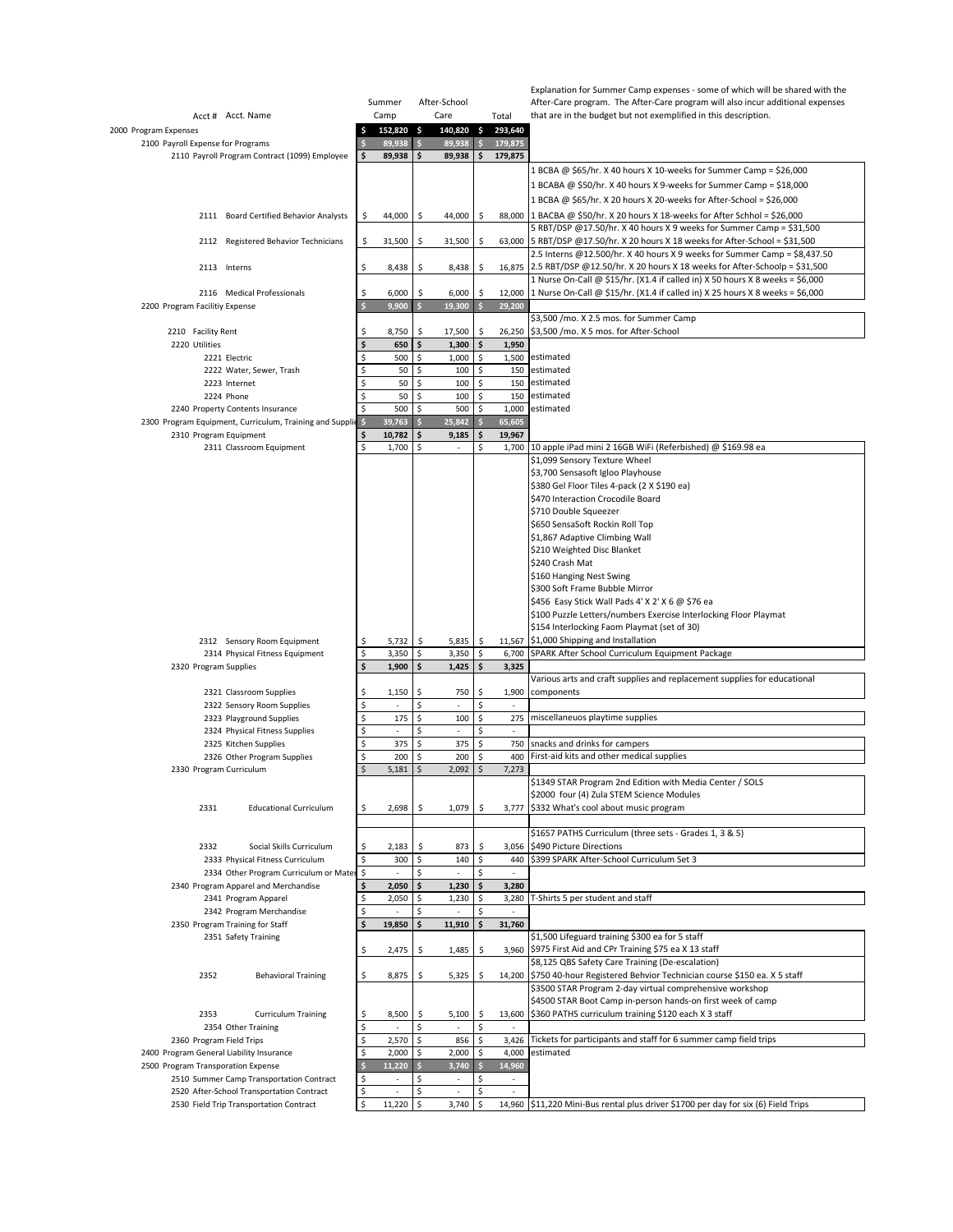## Year 2

Growing Summer Camp and After-Care program participation from 10 children to 15 Needing additional program staff to support the 50% increase in program participants Needing some administrative support as the programs begin to grow

## Year 3

Growing Summer Camp and After-Care program participation from 15 children to 20 Needing additional program staff to support the 33% increase in program participants Needing additional administrative support as the programs begin to grow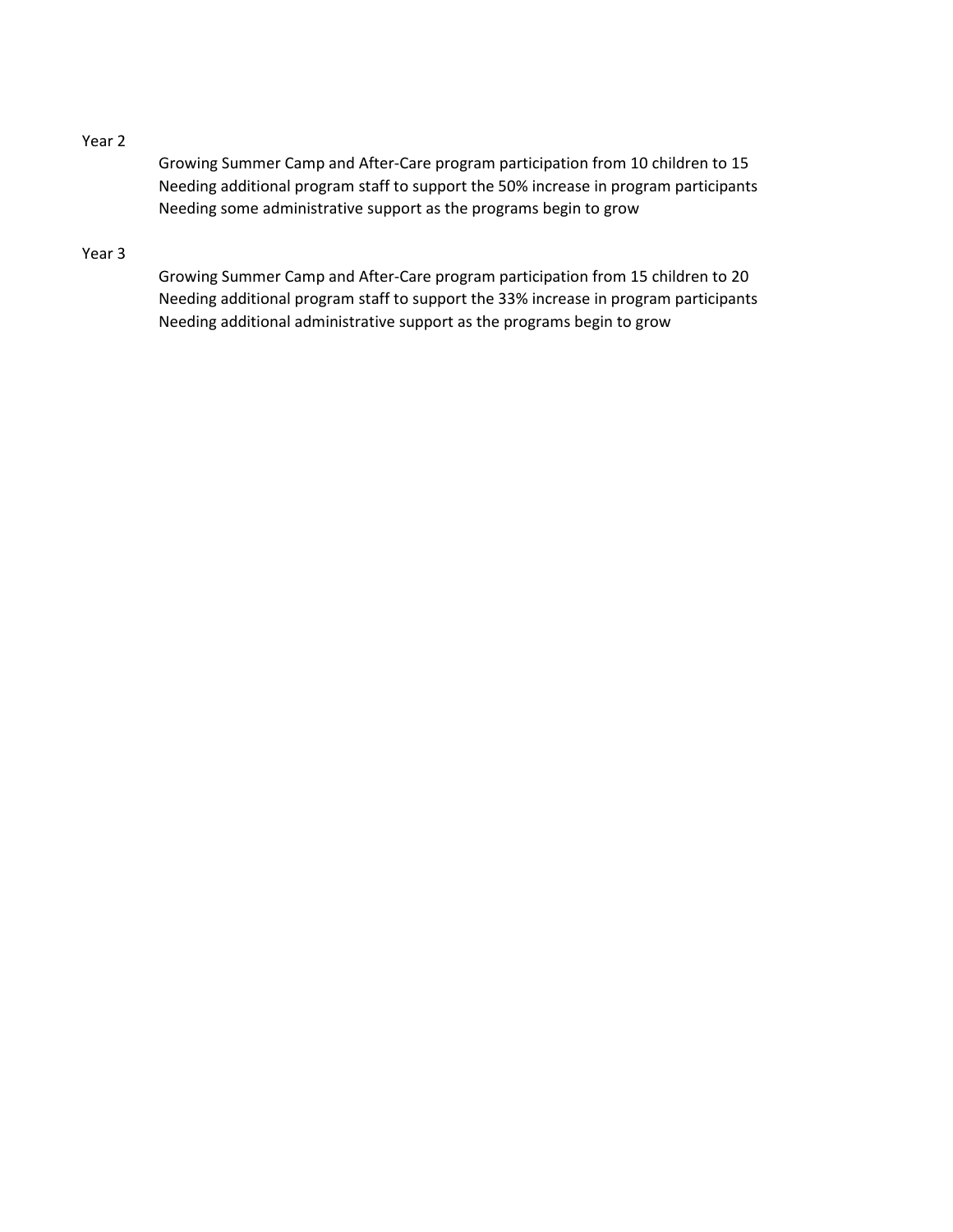

| Program Expennse Breakdown |    |        |
|----------------------------|----|--------|
| Program Staff Payroll \$   |    | 89,938 |
| <b>Training for Staff</b>  | \$ | 19,850 |
| <b>Field Trips</b>         | .s | 13,790 |
| Program Equipment          | Ś  | 10,782 |
| Facilities                 | .S | 9,900  |
| Curriculum                 | \$ | 5,181  |
| Program Supplies           | \$ | 3,950  |
| Liability Insurance        | \$ | 2.000  |



| <b>Administrative Expense Breakdown</b> |   |        |
|-----------------------------------------|---|--------|
| Legal and Professional Fees             | Ś | 10.950 |
| Executive Compensation \$               |   | 7,500  |
| Marketing & Fundraising \$              |   | 2,650  |
| Office Supplies \$                      |   | 775    |
| Software                                |   |        |





| rogram Expennse Breakdown |        | Program Expennse Breakdown |  |
|---------------------------|--------|----------------------------|--|
| Program Staff Payroll \$  | 89.938 | Program Staff Payroll      |  |
| Training for Staff \$     | 19,850 | Facilities                 |  |
| Field Trips \$            | 13,790 | <b>Training for Staff</b>  |  |
| Program Equipment         | 10,782 | Program Equipment          |  |
| Facilities S              | 9,900  | <b>Field Trips</b>         |  |
| Curriculum                | 5,181  | Program Supplies           |  |
| Program Supplies \$       | 3,950  | Curriculum                 |  |
| Liability Insurance       | 2,000  | Liability Insurance        |  |



| Administrative Expense Breakdown   |        | Administrative Expense Breakdown |        |
|------------------------------------|--------|----------------------------------|--------|
| Legal and Professional Fees        | 10,950 | <b>Executive Compensation</b> :  | 15,000 |
| Executive Compensation \$          | 7.500  | Legal and Professional Fees      |        |
| Marketing & Fundraising S<br>2.650 |        | Marketing & Fundraising S        | 2.650  |
| 775<br>Office Supplies             |        | Office Supplies                  |        |
| 340<br>Software \$                 |        | Software \$                      |        |